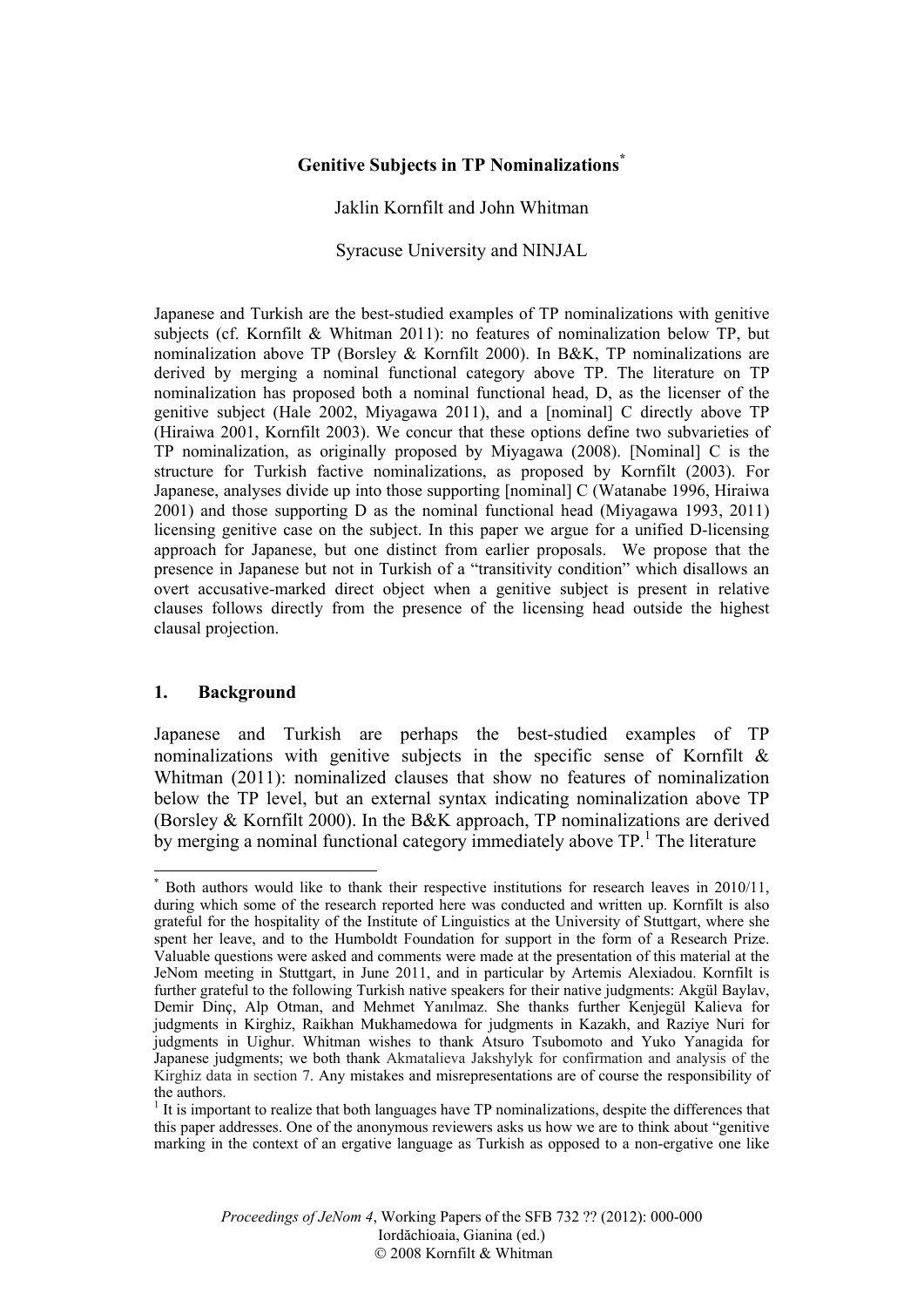on this type of nominalization has proposed both a standard nominal functional head, D, as the licenser of the genitive subject (Hale 2002, Miyagawa 2003, 2008 2011 for Dagur and Japanese respectively), and a [nominal] C directly above TP (Hiraiwa 2001 for Japanese, Kornfilt 2003 for Turkish). These two structural possibilities are shown in (1).



We follow the view of Miyagawa (2008, 2011) that (1a-b) define two subvarieties of TP nominalization. In section 2 we modify (1b) slightly to claim that the genitive subject Agrees with T, which inherits a [nominal] feature from C, following the basic insight of Kornfilt (2003). In contrast, Miyagawa (1993, 2011) argues that the genitive subject in Japanese is licensed by D (see also Saito 1983), that is, the licensing configuration in (1a). There are two prima facie pieces of support for this difference between Turkish and Japanese. First, in Turkish, genitive subjects appear in a variety of embedded clausal constructions (cf. (2) below), while in Japanese, they are limited to complex NPs. In section 5 we reaffirm this syntactic difference between the two languages, citing previous research. Second, while TP nominalizations are marked by a verbal suffix which might be interpreted as a spellout of the [nominal] feature, in modern Tokyo Japanese, clauses containing genitive subjects are morphologically indistinct from matrix clauses.<sup>2</sup> While it would be hasty to assume a simple correlation between morphological exponence and syntactic structure, the Japanese pattern presents a challenge for the language learner: the only evidence for the "nominalized" nature of the Japanese construction is the genitive subject itself. Since genitive subjects always occur with material associable with a DP projection, it makes sense for the learner to acquire a grammar in which the licensing of the genitive subject is

<u> 1989 - Andrea San Andrew Maria (h. 1989).</u><br>1900 - Johann British, fransk politik (h. 1980).

Japanese". This query appears to be based on a misunderstanding about the level of the nominalization this paper studies. Ergativity in nominalizations arises in "low" nominalizations, i.e. below *v*P. Given that the clausal nominalizations addressed here are higher, i.e. are TP nominalizations, Turkish, or rather its relevant nominalized clauses, are not any more ergative than their Japanese counterparts.

<sup>&</sup>lt;sup>2</sup> Through the end of the Late Middle Japanese period, approximately 1600, the morphological marking of predicates in nominalized clauses (the so-called adnominal inflection) was distinct in several conjugations that were of particularly high frequency among auxiliaries. It is plausible that prior to the loss of this distinct inflection, subjects marked with genitive *no* were licensed in a manner similar to Turkish genitive subjects.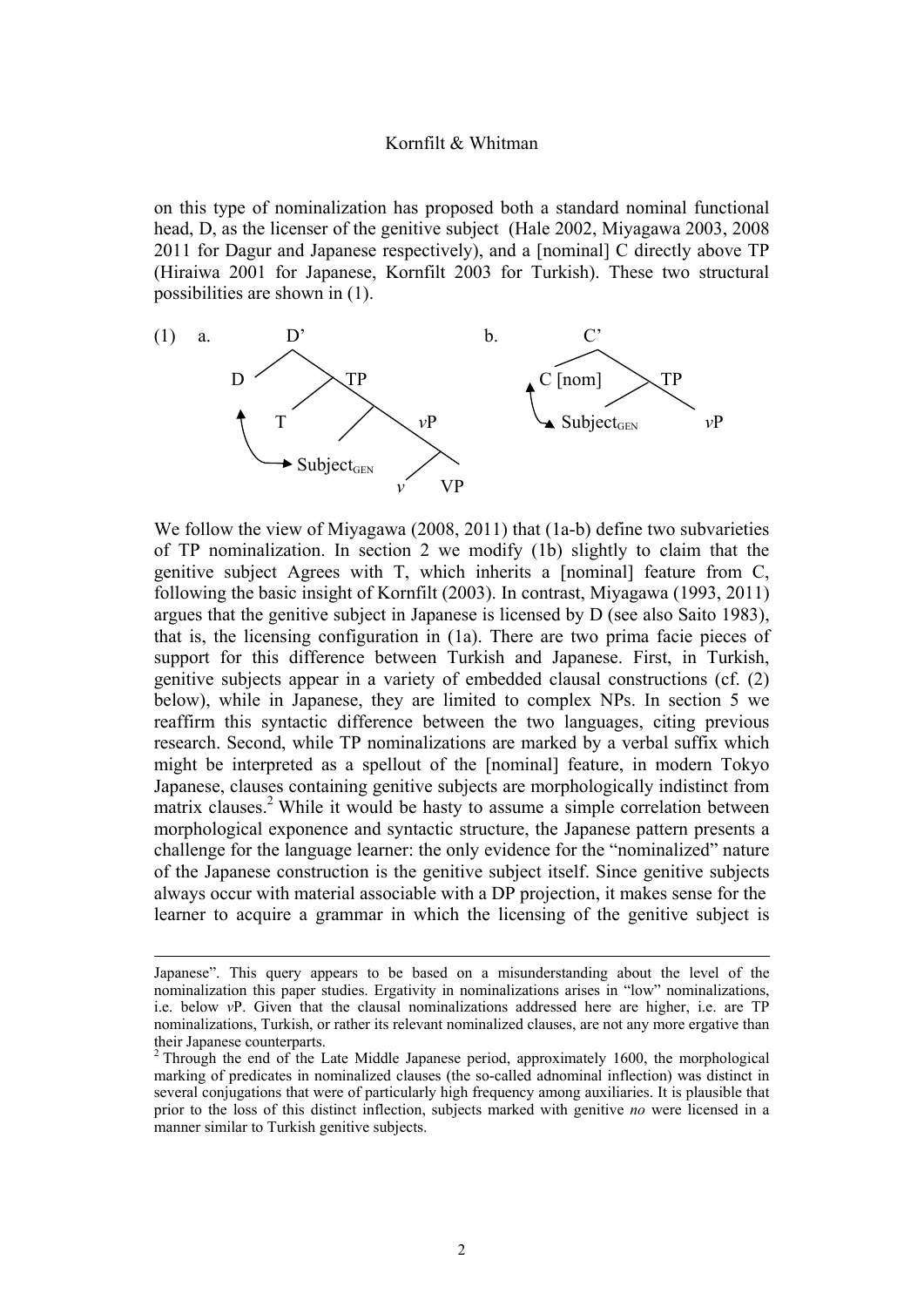associated with D.

 As we show below, there are a number of differences between the Turkish and Japanese genitive subject constructions. The best known of these is the presence in Japanese but not in Turkish of a "transitivity condition" which disallows the co-occurrence of an overt accusative-marked direct object and a genitive subject. We discuss this topic in section 4, but prior to that, in the next two sections, we examine a heretofore unremarked difference between genitive subjets in the two languages, and an additional feature of Japanese NP modifying constructions that favors the D-licensing analysis.

# **2. The Surface Position of the Genitive Subject and Material to its Left**

On our approach, genitive subjects are a feature of TP nominalizations. These are found in both Japanese and Turkish:

| (2) | a.            | Hasan [uşağ -ın oda-yı temizle-diğ-in] -i                                                            | Turkish            |
|-----|---------------|------------------------------------------------------------------------------------------------------|--------------------|
|     |               | Hasan servant-gen room- acc clean -fn-3.sg-acc<br>söyle-di.                                          |                    |
|     |               | say -pst (null 3.sg) (fn: Factive Nominalization)<br>'Hasan said that the servant cleaned the room.' | Turkish            |
|     | $\mathbf b$ . | Hasan [[uṣağ -in temizle-diğ-i] oda-yı]<br>Hasan servant-gen clean -fn-3.sg room-acc                 |                    |
|     |               | gör -dü<br>see -pst $(null 3.sg.)$                                                                   |                    |
| (2) |               |                                                                                                      | $\mathbf{I}$ anana |

(3) Haruo ga [[zyotyuu no soozisi-ta] heya] o mi-ta. **Japanese** Haruo nom maid-gen clean-past room acc see-pst 'Haruo saw the room that the maid cleaned.'

However, there are obvious surface differences between the genitive subject constructions in the two languages. As noted in section 1, in Turkish TP nominalizations are morphologically marked. The morphological exponence of nominalization in Turkish takes a number of forms in addition to the nominalizing suffix itself (e.g. *-DIK-*, which we have glossed as '-fn-' in (2)): Turkish TP nominalizations also show nominal agreement (with forms from the nominal possessive agreement paradigm) on the nominalized verb, and overt case marking (e.g. accusative  $-i$  in (2)) on the nominalized clause.

 All of these are absent in modern Tokyo Japanese. The verb ending is the normal indicative ending (Past *–ta* in (3)) found also in matrix clauses, there is no agreement morphology, and clauses with genitive subjects may not be marked with accusative  $-o$ . In most contexts, the sole cue for the [nominal] status of the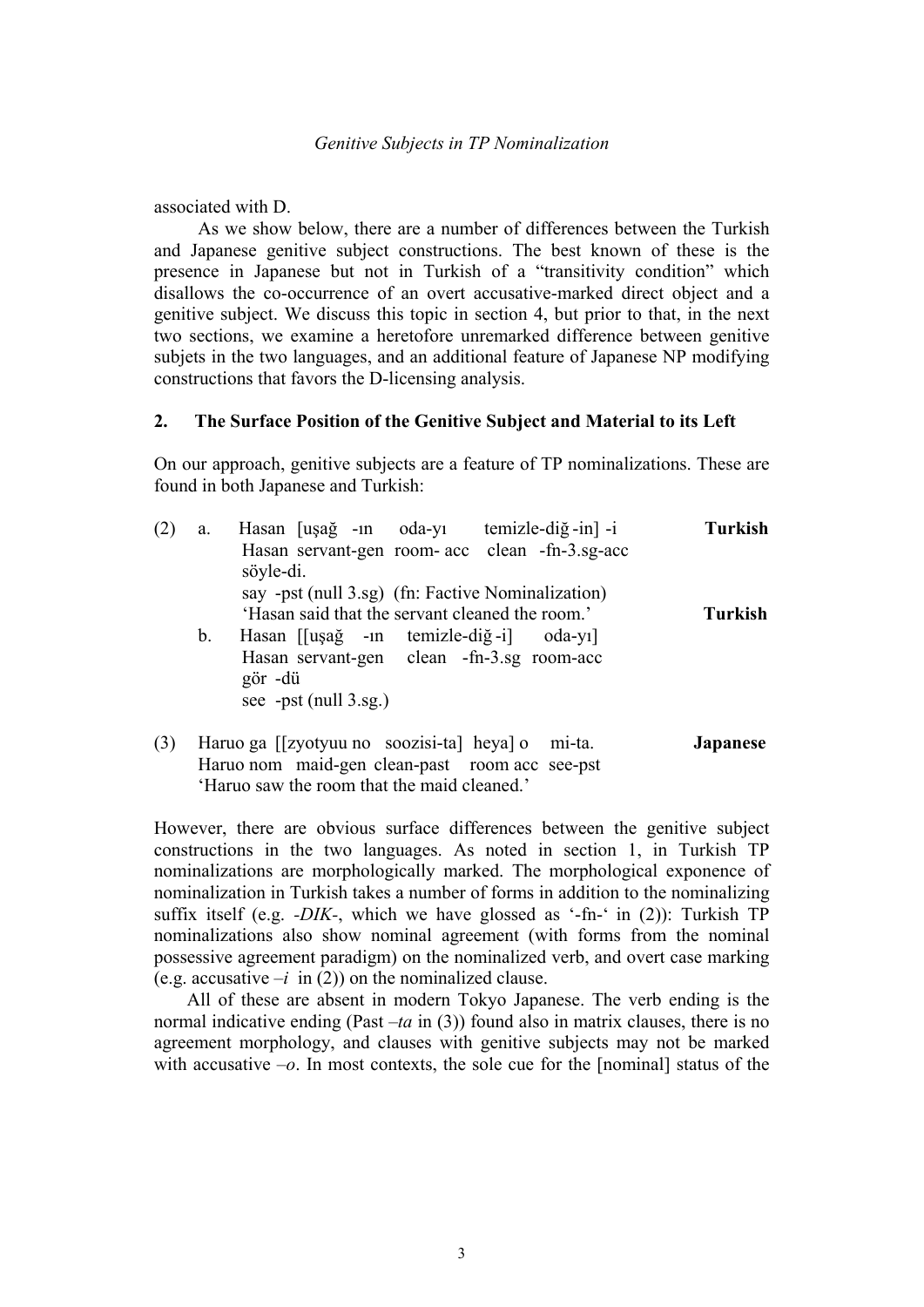clause containing the genitive subject in  $(3)$  is the genitive case marking itself.<sup>3</sup>

 In this section we focus on a subtler difference between the Turkish and Japanese patterns. A number of linguists have argued that in Japanese, genitive subjects appear in a relatively low position in the clause. Miyagawa (2011), making this argument, cites data like the following from Nakai (1980).

(4) [[Kyonen made danroo no atta] heya] wa benkyoo-beya tosite last year until fireplace gen existed room top study-room as tukaw-are-ru. use-pass-npst 'The room where there was a fireplace until last year will be used as a study room.' (adapted from Miyagawa 2011: 1268)

Nakai's original point with examples like (4) is that the genitive subject in such examples cannot be construed as occupying Spec, DP, since in Japanese bare adverbs cannot adjoin to DP.

Miyagawa (2011) makes the additional argument that the genitive subject in Japanese remains in Spec, *v*P. This argument is based on the observation of Harada (1971) that material intervening between the genitive subject and the verb results in degraded acceptability (5a). Miyagawa observes that this effect is not observed if the intervening element is a VP adverb (5b).

- (5) a. [[kodomotati ga/\*no minna de ikioi yoku kake-nobotta] **Japanese** children nom/gen together vigorously run-climb-pst kaidan] stairway 'the stairway which the children ran up together vigorously.' (Miyagawa 2011: 1274) b. [[Koozi ga/no mattaku sir-ana-i] kakudo **Japanese**  Koji nom/gen completely know-npst angle
	- 'the angle that Koji completely doesn't know about.' (Miyagawa 2011: 1274)

Miyagawa suggests that (5a) shows that the genitive subject does not move out of Spec,  $vP$ , on the assumption that the adverbs in this example are attached to  $vP$ . (5b) shows that adverbs may intervene when they are attached lower than *v*P.

 In contrast with the evidence that genitive subjects in Japanese are below T, Kornfilt (2003, 2006, 2008) argues that genitive subjects in Turkish occupy Spec, TP. This difference between Japanese and Turkish is supported by the facts in (6). In Turkish, examples parallel to (4) where the genitive subject occurs to the right

 

<sup>3</sup> The one exception is the NP-modifying form of the Nonpast copula, which is realized as *na* (contracted from Middle Japanese adnominal *naru*) in relative clauses and other noun-modifyng constructions.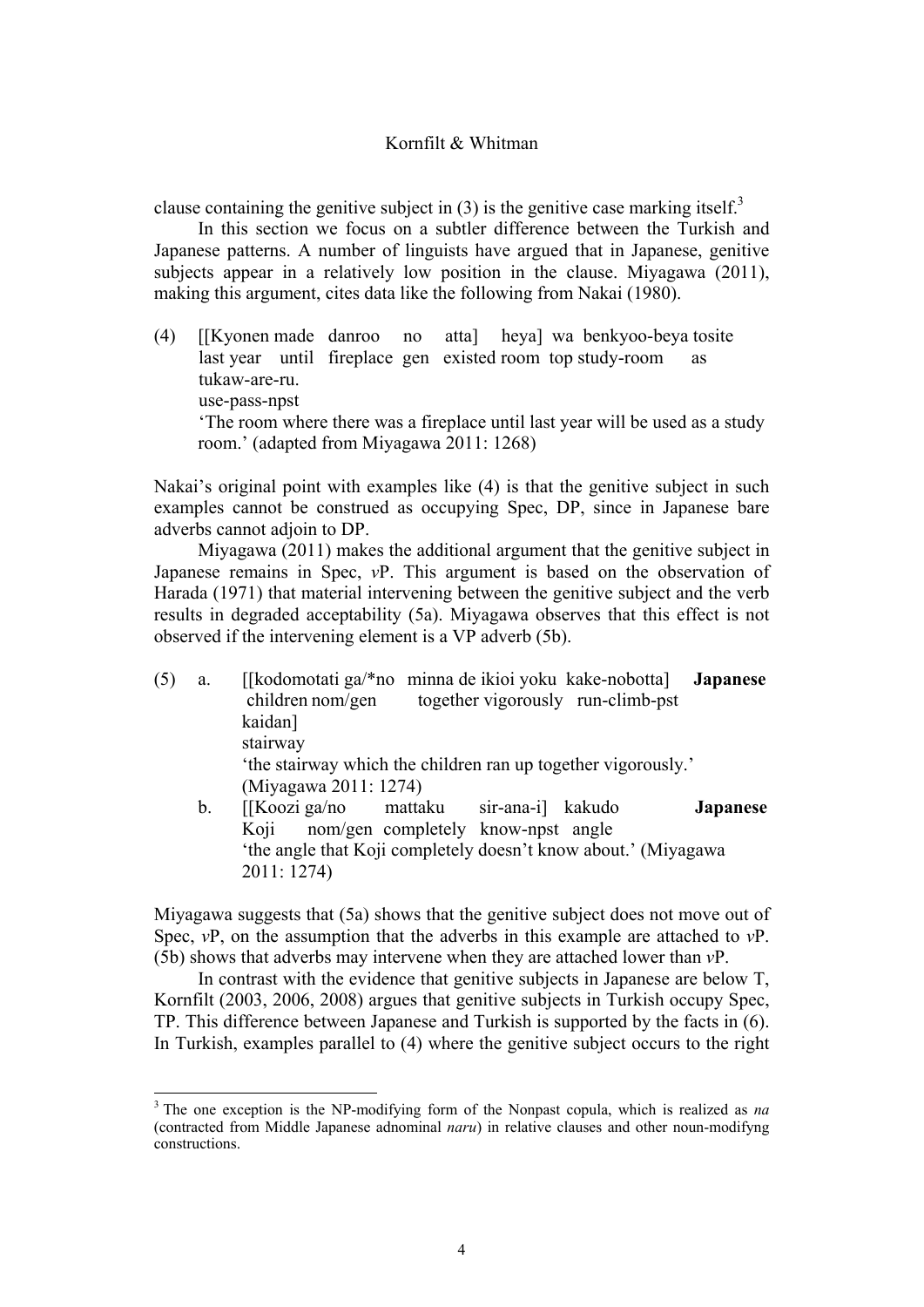of temporal PPs are degraded. $4$ 

| (6) | a. | ??/*[[Geçen sene-yekadar Ali-nin ekmek al-dığı]                                                                          | Turkish |
|-----|----|--------------------------------------------------------------------------------------------------------------------------|---------|
|     |    | last year-dat until Ali-gen bread buy-fn-3.sg                                                                            |         |
|     |    | firin                                                                                                                    |         |
|     |    | bakery                                                                                                                   |         |
|     |    | 'the bakery where Ali used to buy bread until last year' (ill-formed<br>with neutral intonation on the genitive subject) |         |
|     | b. | [[Ali-nin geçen sene-ye adar ekmek al-dığ -1]<br>Ali-gen last year-dat until bread buy-fn -3.sg<br>firin                 | Turkish |
|     |    | bakery                                                                                                                   |         |
|     |    | 'the bakery where Ali used to buy bread until last year'                                                                 |         |

The degradation is clearly due to the nominalized nature of the clause.<sup>5</sup> Speakers who either do not accept such examples at all, or for whom they are much worse than examples like (6b) with the adverb following the genitive subject, accept both orders when the clause is not nominalized:

| (7) | a.             | Geçen sene-ye kadar Ali bu firin<br>-dan                 | <b>Turkish</b> |
|-----|----------------|----------------------------------------------------------|----------------|
|     |                | year-dat until Ali (nom) this bakery -abl<br>last        |                |
|     |                | ekmek al -ir -di.                                        |                |
|     |                | bread buy-aor-pst                                        |                |
|     |                | 'Until last year, Ali used to buy bread in this bakery.' |                |
|     | $\mathbf{b}$ . | geçen sene-ye kadar bu firin-dan<br>Ali                  | Turkish        |
|     |                | Ali (nom) last year-dat until this bakery-abl            |                |
|     |                | ekmek al -1r - d1.                                       |                |
|     |                | bread buy-aor-pst                                        |                |
|     |                | 'Ali used to buy bread in this bakery until last year.'  |                |
|     |                |                                                          |                |

 <sup>4</sup>The fact that adjoining material to the left of the genitive subject results in degraded acceptability was first brought to our attention by Esra Kesici.<br><sup>5</sup> In Turkish, the external noun in relative clauses plays no role, or at most a minor role, in the

relevant judgments; even without such an external noun, a nominalized clause is degraded, when the genitive subject is preceded by clause-initial material:

| (i)  | $?$ (?) [Geçen sene-ye kadar<br>past                                                                                     | vear-dat until                                                                           | Ali-nin<br>Ali-gen | bu firin-dan<br>this bakery-abl bread                             |  | $ekmek$ al-dığ- $n$ ]-1<br>$buy$ -fn-3.sg-acc                 |  |  |  |  |  |
|------|--------------------------------------------------------------------------------------------------------------------------|------------------------------------------------------------------------------------------|--------------------|-------------------------------------------------------------------|--|---------------------------------------------------------------|--|--|--|--|--|
|      | duy-du-m                                                                                                                 |                                                                                          |                    |                                                                   |  |                                                               |  |  |  |  |  |
|      | $hear-pst-1.sg$                                                                                                          |                                                                                          |                    |                                                                   |  |                                                               |  |  |  |  |  |
|      |                                                                                                                          |                                                                                          |                    | 'I heard that Ali bought bread from this bakery until last year'. |  |                                                               |  |  |  |  |  |
| (ii) | $\frac{duy}{du}$ -du-m                                                                                                   | [Ali-nin geçen sene-ye kadar bu firin-dan<br>Ali-gen past year-dat until this bakery-abl |                    |                                                                   |  | ekmek al $-d_1 \xi$ -1n $ -1$<br>$bread$ buy $-fn -3.$ sg-acc |  |  |  |  |  |
|      | hear $-pst-1.sg$                                                                                                         |                                                                                          |                    |                                                                   |  |                                                               |  |  |  |  |  |
|      | If heard that Ali bought bread from this bakery until last year'. We will return to such<br>examples later in the paper. |                                                                                          |                    |                                                                   |  |                                                               |  |  |  |  |  |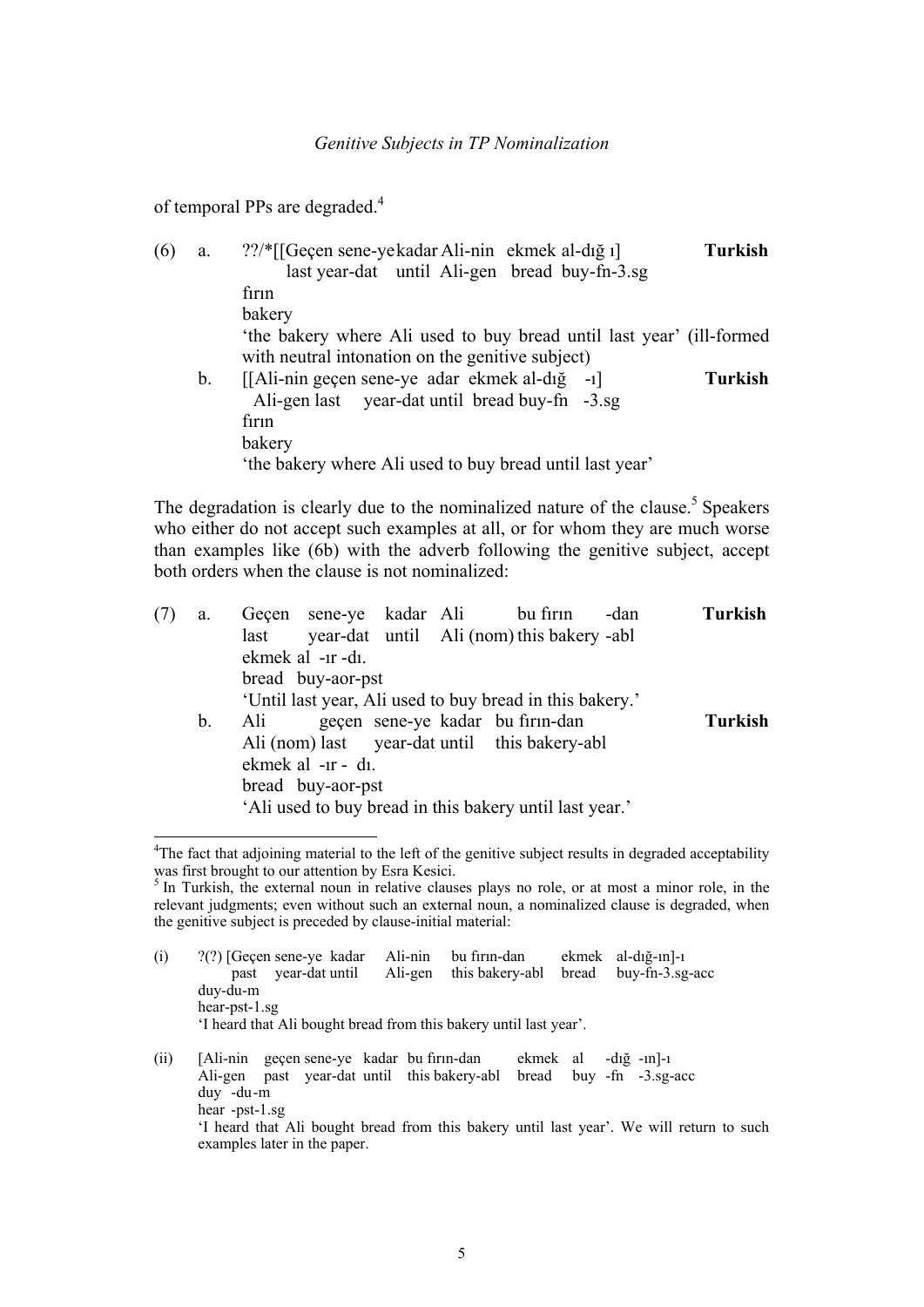In non-nominalized matrix clauses as well, it is generally argued that the surface position of the subject is Spec, TP (Kornfilt 2003, 2008). The exception to this generalization are certain types of existential clauses, where the subject may appear to the right of a locative argument, as well as PPs such as 'until last year,' as shown in (8a). As shown in (8b), this word order possibility also exists in nominalized clauses with genitive subjects, although in this case genitive marking on the subject forces a [specific] reading.

| (8) | a.             | Geçen sene-ye kadar bu firin-da bir kedi<br>year-dat until this bakery-loc a cat<br>last                                                                                                                                    | <b>Turkish</b> |
|-----|----------------|-----------------------------------------------------------------------------------------------------------------------------------------------------------------------------------------------------------------------------|----------------|
|     |                | var-di<br>exist-pst<br>'Until last year there was a cat in this bakery.'                                                                                                                                                    |                |
|     | $b_{\cdot}$    | [Gecen sene-ye kadar bu firm-da bir kedi-nin<br>year-dat until this bakery-loc a cat-gen<br>last<br>ol-duğ-un]-u duy-du-m<br>$be-fn-3.sg-acc$ hear-pst-1.sg<br>I heard that until last year there was a cat in this bakery. | <b>Turkish</b> |
|     | $\mathbf{c}$ . | [Geçen sene-ye kadar bir kedi-nin ol-duğ -u]<br>year-dat until a cat-gen be-fn -3.sg<br>last<br>firin<br>bakery<br>the bakery where until last year there was a cat'                                                        | <b>Turkish</b> |

(8b) shows that there is not a general restriction on PPs and other material preceding the genitive subject in factive nominalizations. Instead, the restriction is specifically on fronting material to the left of the subject in Spec, TP in this construction. This restriction is open to several possible explanations. One is simply that nominalized C does not select the functional projection(s) that host scrambled or topicalized material. Another, more interesting, possibility is that scrambling or topicalization to TP is blocked because TP itself is a [nominal] category. As pointed out by Borsley & Kornfilt (2000), it is a well-known property of nominalizations that material associated with the extended verbal projections (adverbs, PPs etc.) do not attach above the locus of the [nominal] feature. This property is visible in the contrast between the acc/*-ing* gerund in (9a) and the poss/*-ing* gerund in (9b)

- (9) a. \*Yesterday Ken's winning the game will be big news today today.
	- b. (?)Yesterday Ken winning the game will be big news today.

While speakers vary as to the acceptability of (9b), no speaker accepts (9a); this is because poss-*ing* gerunds are nominalized at the level of possessive*'s*, while *yesterday* attaches above that level in (9a). The unacceptablity of movement to the left of the subject in Turkish TP nominalizations suggests that something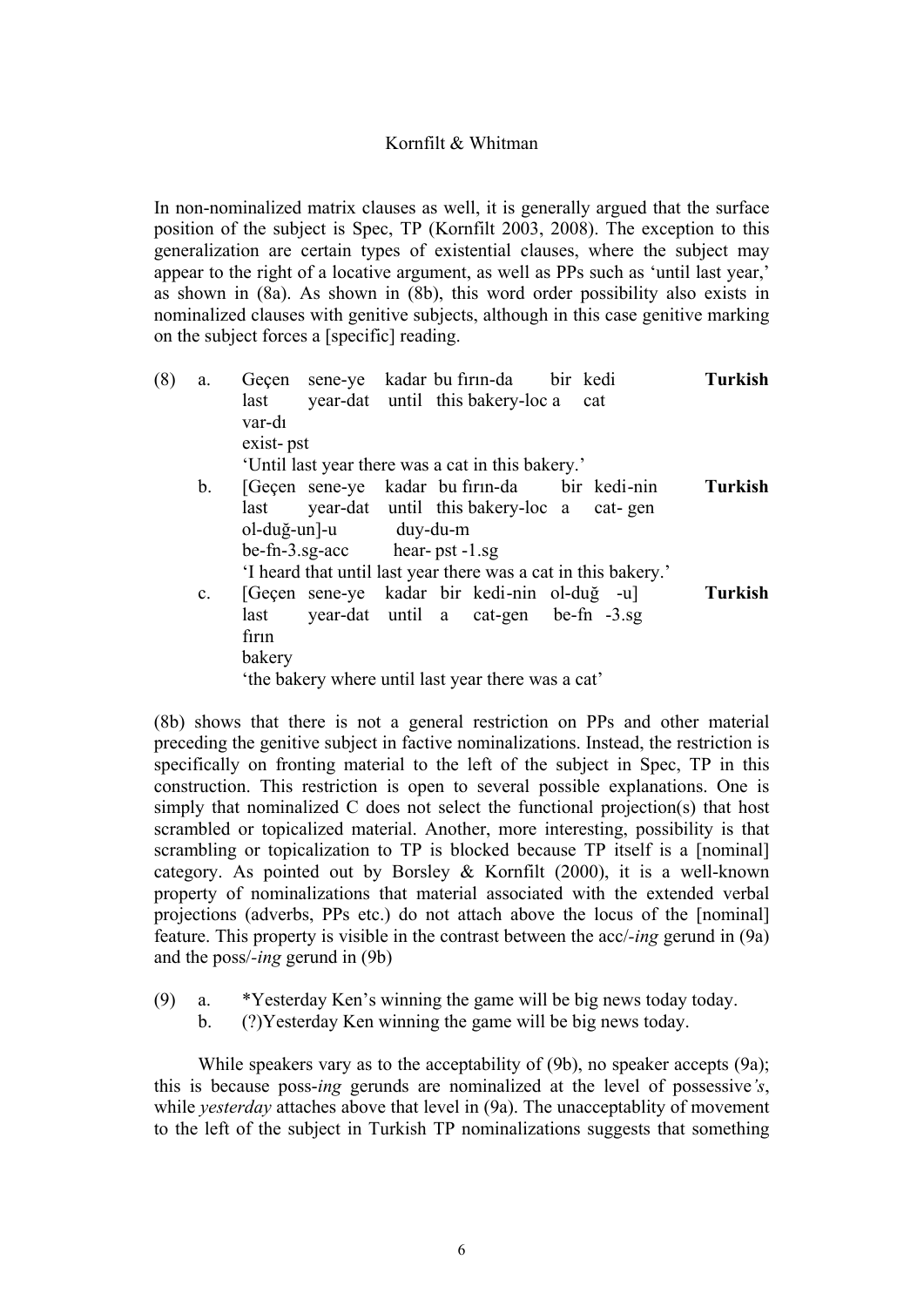similar is going on.

 We can make this proposal concrete by adopting the hypothesis of Chomsky (2008) that T inherits its formal features from C. In the case of Turkish TP nominalizations, this would include nominal agreement features, an impoverished set of tense features (cf. section 6), and a [nominal] categorial feature. Once T bears the latter feature, scrambling to TP is blocked. Under this proposal the genitive subject checks its case and EPP feature with [nominal] T, as in Kornfilt (2003, 2008), but the specifically [nominal] features are inherited from C.

Returning to the crucial empirical point of this section, while Turkish does not allow attachment of material to the left of a nonexistential genitive subject, Japanese allows this possibility, as in (10):

(10) [[Kyonen made Eri no tabete ita] pan] wa moo hanbai kinsi da. last year until Eri gen eating was bread top already sale forbidden is 'The bread that Eri was eating until last year is now prohibited for sale.'

This contrast between Turkish and Japanese is consistent with the claim of numerous authors that genitive subjects remain in a position below T, e.g. Spec, AgrSP (Watanabe 1996) or *v*P (Miyagawa 2008, 20011). It is specifically consistent with Miyagawa's (2008, 2011) proposal that raising to Spec, TP (Turkish) and remaining in Spec, *v*P (Japanese) is a core difference between genitive subjects in the two languages. Thus while the Turkish genitive subject Agrees with [nominal] T and checks its EPP feature as in Kornfilt (2003, 2008), the Japanese genitive subject in relative clauses remains in spec, *v*P and is licensed under Agree with the D associated with the entire relative clause:

(1)' a. Genitive subjects in Japanese relatives b. Turkish*–DIK* nominalizations



Furthermore, the contrast between Turkish nominalized clauses (6) and nonnominalized clauses (7) suggests that in Turkish there is a transfer of the [nominal] feature from C to T. There is no evidence for such a transfer in Japanese. This last piece of evidence also suggests that the locus of the [nominal] feature in Japanese is not C. We turn to more evidence in favor of this conclusion in the next section.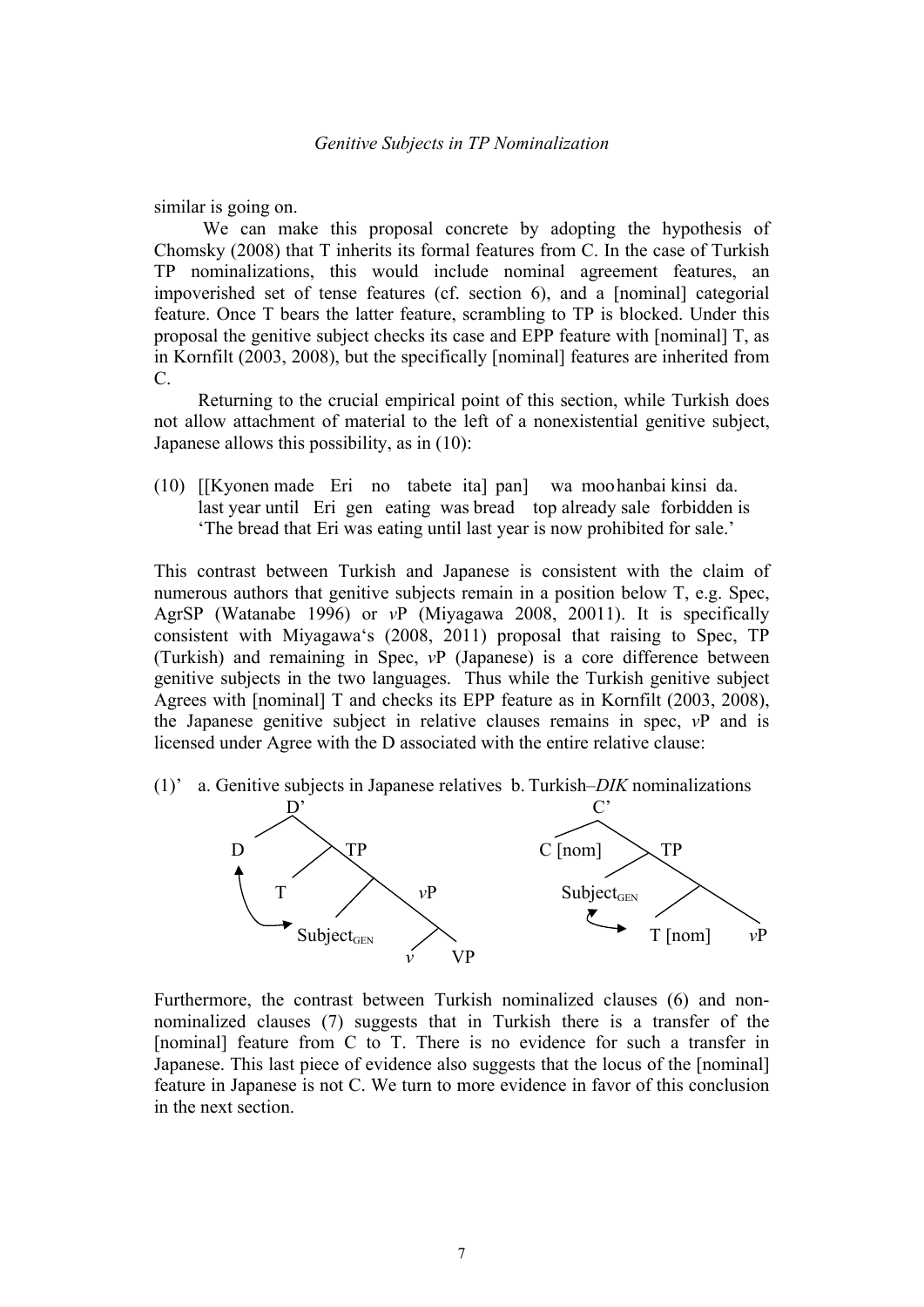# **3. The licenser for Japanese genitive subjects is higher than the extended clausal projection**

Support for the locus of the licenser of genitive case being above C comes from a construction first discussed by Soga & Fujimura (1978). In certain complex NP contexts, Japanese can realize the particle *no* between the clause and the nominal head:

| $(11)$ a.   | [[kanarazu katu <b>no</b> ] sinnen]                                                                                                                                             |
|-------------|---------------------------------------------------------------------------------------------------------------------------------------------------------------------------------|
|             | definitely win no conviction                                                                                                                                                    |
|             | 'the conviction that (one) will definitely win' (Soga and Fujimura                                                                                                              |
|             | 1978:41)                                                                                                                                                                        |
| $b_{\cdot}$ | sitekisita '[ume santi ga hattensuru<br>seisan nooka ga<br>producer farmer nom brought up plum orchard nom develop<br>no tame] no kadai'<br>no sake cop topic                   |
|             | "" topics for the sake of the development of plum-producing areas"<br>brought up by producer farmers.' (http://www.pref.wakayama.lg.jp/<br>prefg/070109/news/001/news1005.html) |

Speakers vary as to the acceptability of this S *no* NP pattern, with some rejecting them out of hand. However it should be noted that the examples in (10) are both from texts produced by native speakers, and that the pattern was first noted by Soga and Fujimura, native speaker linguists.<sup>6</sup>

Two facts about the S *no* NP pattern are relevant to our discussion. First, as observed by Frellesvig & Whitman (2008), whatever speakers' judgments about examples such as (11), all speakers agree that examples of this pattern involving gapped relatives are unacceptable, as shown in (12):

(12) [[Kyonen made Eri ga tabete ita] (\*no) pan] wa moo hanbai ast year until Eri nom eating was no bread top already sale kinsi da. forbidden is 'The bread that Eri was eating until last year is now prohibited for sale.'

 Second, all speakers agree that examples such as (11b) are completely impossible with a genitive subject, as shown in (11):

(13) …seisan nooka ga sitekisita [ume santi \*no/ga hattensuru **no** producer farmer nom point.out plum orchard gen/nom develop no tame] no kadai

 

<sup>&</sup>lt;sup>6</sup> Part of the problem in eliciting judgments about the S no NP pattern is that this pattern is a wellknown feature of early child speech (Murasugi 1991), and is also a characteristic of the speech of adult imperfect learners of Japanese, and is stigmatized in association with both contexts. (10a) is an example from a famous wartime song, while (10b) is from the official home page of Wakayama prefecture.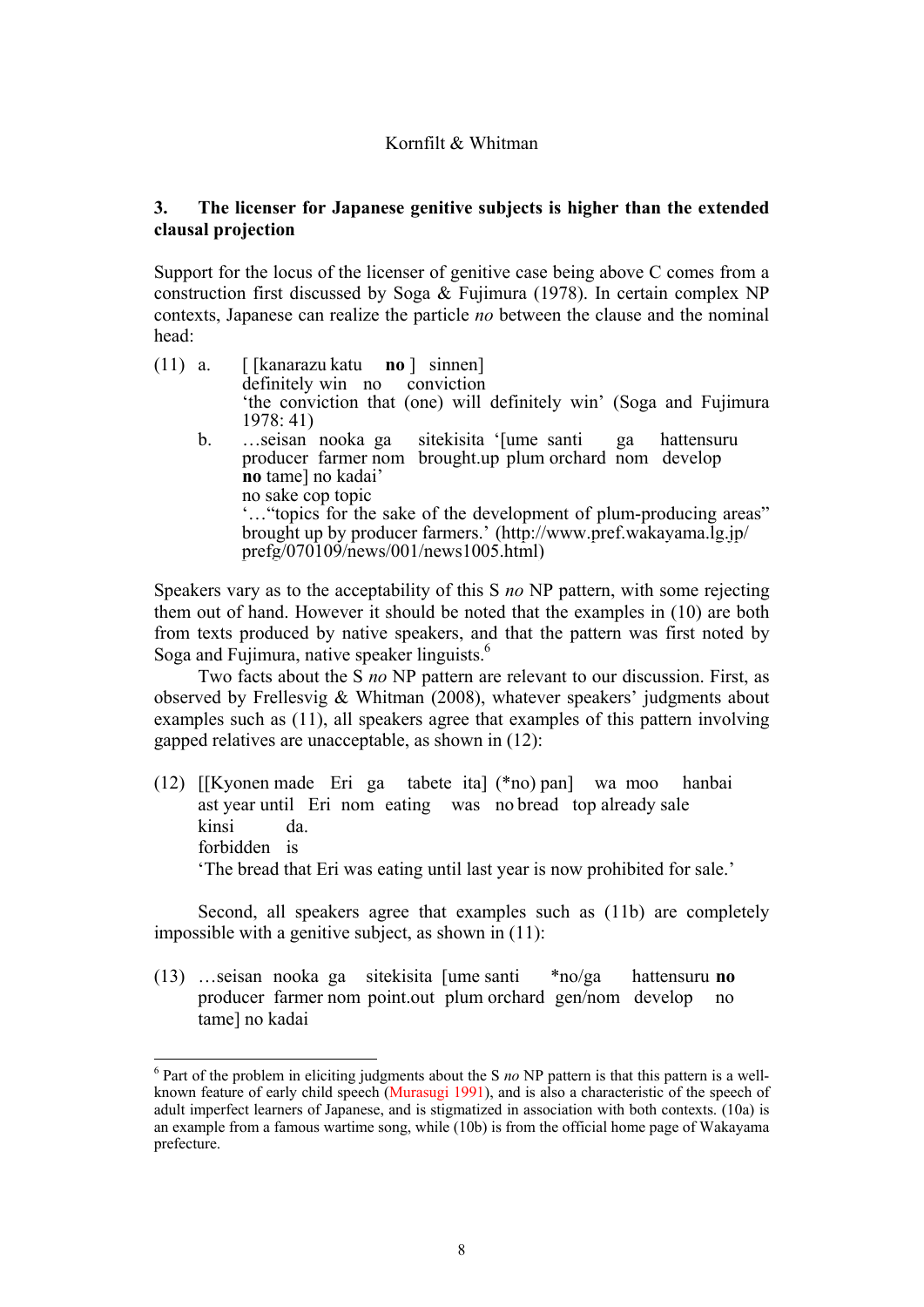sake cop issue

'…"issues for the sake of development of plum-producing areas" pointed out by producer farmers.'

These two facts can be explained in the following way. First, the impossibility of gapped relatives indicates that the presence of *no* blocks relativization. Frellesvig & Whitman, adopting the analysis of prehead relatives due to Kayne (1994), suggest that *no* blocks relativization because it is a complementizer. On Kayne's analysis, the head NP is first extracted from the relative TP and adjoined to CP; then the remnant TP is fronted and adjoined above the head NP. But the presence of a complementizer *no* between the relative TP and the nominal head rules out this derivation. While a complex NP with a prehead gapless clause might be derived by fronting the whole CP, gapped relative clauses require that only TP be fronted.

The same analysis of *no* as complementizer explains the unacceptability of genitive subjects in the S *no* NP pattern, on the assumption that Japanese genitive subjects are licensed by D. Presence of an overt complementizer blocks the possibility of establishing an Agree relation between D and the genitive subject. This contrasts with the Turkish situation, where the licenser of the genitive subject is [nominal] T, and the genitive subject in Spec, TP is accessible to it. We contrast these two configurations in (14).



For ease of comparison, we show the same stage in the derivation, where C c-commands TP and thus the genitive subject. At this stage in Turkish (14b), T inherits its formal features, including a [nominal] feature, and licenses genitive case in Spec, TP under Agree. However a similar relationship between D and the genitive subject in Japanese (14a) is interrupted by the intervening complementizer *no*, resulting in unacceptability. This contrast between Japanese and Turkish strongly supports the contention that the licenser for genitive subjects Turkish is C, while in Japanese it is D.

The attentive reader will notice that in a derivation of complex NPs with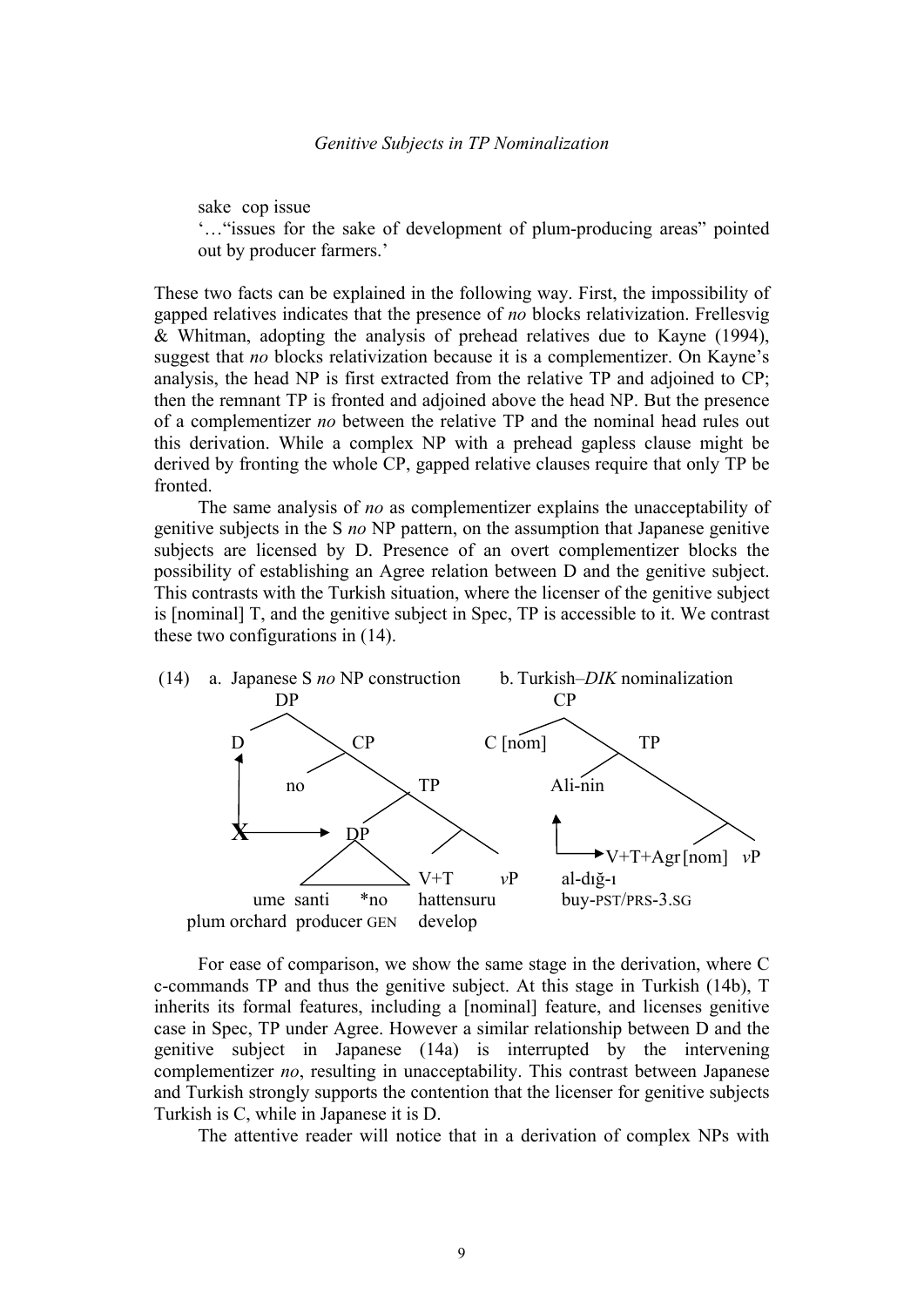prehead clausal modifiers, as proposed by Kayne (1994), the next step in the Turkish derivation should be movement of TP to the left of the complementizer. This is exactly what is proposed by Kornfilt (2005) for languages such as Uighur, Turkmen, Uzbek, and Sakha, i.e. in Turkic languages of Central and East Asia.<sup>7</sup> In these languages, gapped RCs that have modifying clauses with genitive subjects exhibit agreement morphology with that subject that appears to be non-local, i.e. such morphology shows up to the right of the head of the relative clause, similar to what Hale (2002) describes for Dagur Mongolian. We return to this issue in section 7.

# **4. The Transitivity Condition**

In Japanese, but not in Turkish, overt direct objects are disallowed in relative clauses containing genitive subjects, as first noticed by Harada (1971). This observation is usually referred to in the literature as the Transitivity Condition (Watanabe 1996, Miyagawa 2008, 2011):

| $(15)$ [[Eri ga/*no | pan o katta mise                     | <b>Japanese</b> |
|---------------------|--------------------------------------|-----------------|
|                     | Eri nom/gen bread $acc$ bought store |                 |
|                     | the store where Eri bought bread'    |                 |

The Transitivity Condition is not observed in corresponding nominalized relative clauses in Turkish:

(16) [[Ali-nin ekmeğ-in -**i** al -dığ -ı] fırın **Turkish** Ali-gen bread-3.sg-**acc** buy-fn -3.sg bakery 'the bakery where Ali buys/bought his bread'

Miyagawa (2011), following an insight of Watanabe (1996) relates the Transitivity Condition in an elegant way to (1) licensing of genitive case on the subject from D and (2) the evidence that Japanese genitive subjects do not move to Spec, TP. The main elements of Miyagawa's proposal are the following:

(17) The Transitivity Condition (Miyagawa 2011)

 

- a. Japanese relative clauses do not contain C (TP is directly selected by D)
- b. As a consequence of (a), no formal features are transferred to T.
- c. D licenses genitive case on the subject. As a consequence of (b), no formal features intervene.
- d. As a consequence of (b), T does not attract the subject (or any other argument) to Spec, TP.
- e. As a consequence of (d), complex NPs retaining both a subject and an

 $<sup>7</sup>$  Actually, Kornfilt (2005) analyzes the modifying clause in the RCs of those languages as a</sup> Tense-Aspect-Mood phrase, while such clauses in Turkish RCs are analyzed as *Agr*-phrases.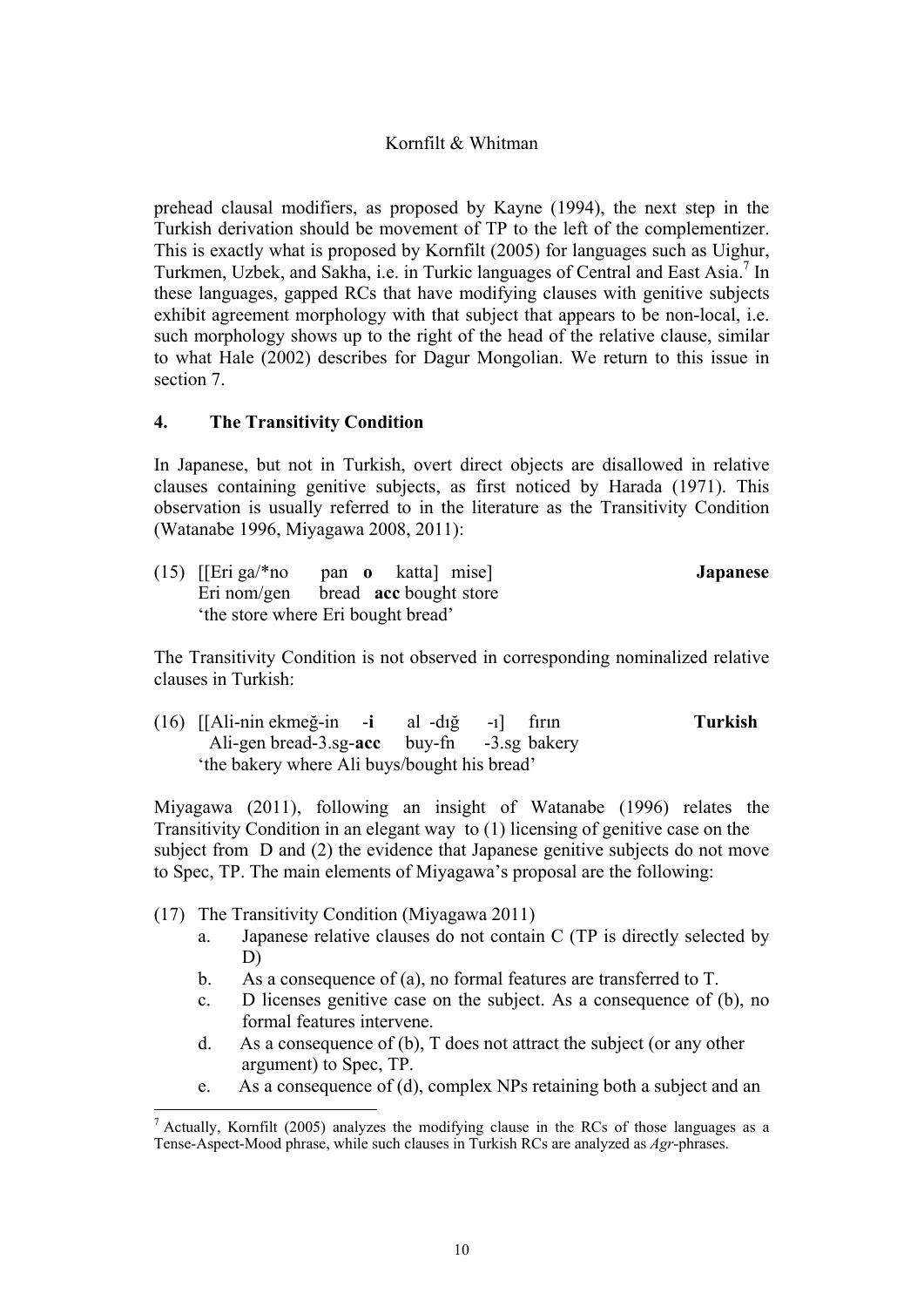## *Genitive Subjects in TP Nominalization*

object in the relative clause violate the Subject-in-Situ Generalization (SSG) of Alexiadou and Anagnostopoulou (2001, 2007).

(18) The subject-in-situ generalization (SSG; Alexiadou & Anagnostopoulou, 2007)

By Spellout, *vP* can contain only one argument with an unchecked Case feature.

As noted by Miyagawa and Alexiadou & Anagnostopoulou, the SSG is designed to capture the effects of Watanabe's (1996) account of the Transitivity Condition. This account assumes that the object moves to Spec, AgrO as soon as that projection enters the derivation, and that the genitive subject moves to Spec, AgrS. In a transitive clause, however, the movement of the genitive subject is blocked by the object in Spec, AgrO under Relativized Minimality.

The elegance of Miyagawa's proposal in (17) is due to the fact that it relates the absence of C, the absence of formal features in T, and the low position of the subject to account for the Transitivity Condition. However the proposal is not without problems. As acknowledged by Miyagawa, one problem is that the Transitivity Condition does not hold in object relatives, as originally observed by Harada (1971):

(19) [[Eri ga/no [e] katta] pan] **Japanese** Eri nom/gen bought bread 'the bread that Eri bought'

In fact the acceptability of (19) conforms to the pattern of the constructions treated by Alexiadou & Anagnostopoulou. In these constructions as well, A' movement beyond *v*P results in acceptability, as in the French Stylistic Inversion example in (20):

(20) Que crois-tu que manquent un grand nombre d'étudiants? what believe-you that lack a great number of students 'What do you believe that a great number of students lack'

According to Alexiadou & Anagnostopoulou (2001, 2007), examples such as (20) escape the SSG because the object has moved out of *v*P through its case checking position. On a standard cyclic Agree account of an object wh-question like (20), the object first has its case features checked under an Agree relation with *v*, then is attracted by an EPP feature of *v* to Spec, *v*P, then moves on to Spec, CP. At first glance the same account would seem to be available for the Japanese object relative (19). However the Japanese data raise a problem for this account of object relatives. The second step of the preceding derivation, movement of the object into Spec, *v*P, may be available, but under (17a) there is no C to attract the relativized object out of *v*P.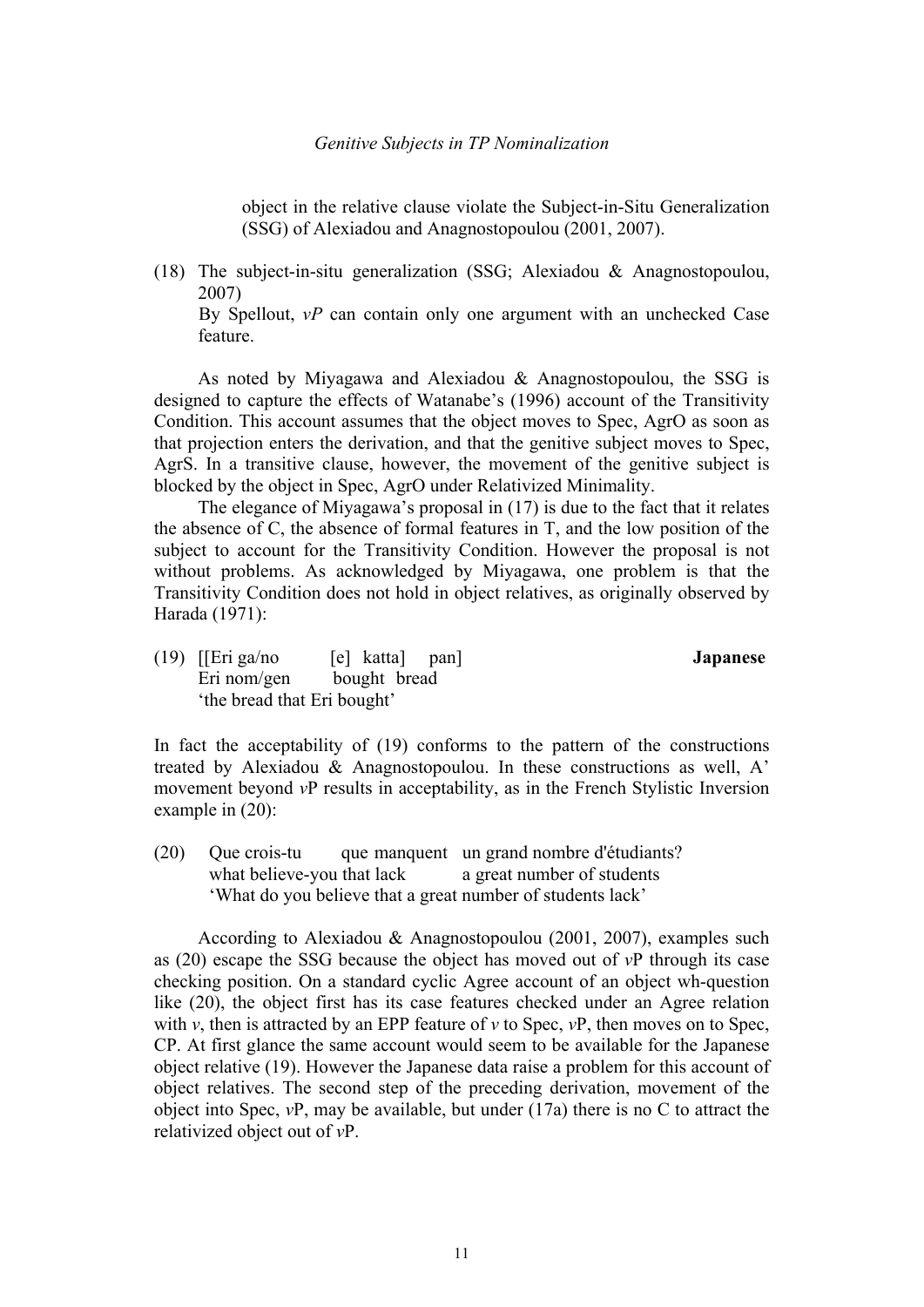Perhaps because of this difficulty, Miyagawa (2011) speculates that the empty category related to the nominal head in Japanese relative clauses is *pro*, not trace, and suggests adopting Baker's (1995) proposal that *pro* does not require case. This proposal predicts that contexts where the object is *pro* do not violate the Transitivity Condition. However this prediction, too, is not borne out:

- (21) [[Heizitu ni Eri ga/\*?no pan o kau] mise] to weekday on Eri nom/gen bread acc buy store and [[syuumatu ni dannasan ga/\*?no pan o kau] mise] wa tigau. weekend on husband nom/gen bread acc buy store top different. 'The store where Eri buys bread on weekdays and the store where (her) husband buys bread on weekends are different.'
- (22) Pan wa, [[heizitu ni Eri ga/\*?no *pro* kau] mise] to Bread top weekday on Eri nom/gen buy store and [[syuumatu ni dannasan ga/\*?no *pro* kau] mise] wa tigau. weekend on husband nom/gen buy store top different. 'Bread, the store where Eri buys it on weekdays and the store where (her) husband buys it on weekends are different.'

(21) is a straightforward Transitivity Condition violation in a relative clause. (22) involves the same pattern with the object 'bread' topicalizated. As is well known, topics in Japanese can be derived by movement or base generation; in the latter case they bind a resumptive *pro*. Since (22) involves topicalization out of a complex NP, the standard assumption is that the *ec* bound by the topic is *pro* (Saito 1985). However replacement of the overt accusative marked object in (22) by *pro* still results in degraded acceptability. That is, the Transitivity Condition applies to *pro* as well as overt objects.

A second problem is posed by the theoretical status of the Subject-in-Situ Condition. Alexiadou & Anagnostopoulou (2007: 21) observe that the SSC is unstatable in a system involving cyclic Agree (Chomsky 2001). This is because in such a system, the case feature of the object will always be checked within the *v*P. To solve this problem, Aleixadou & Anagnostopoulou (2007) propose adopting countercyclic Agree. Their formulation of countercyclic Agree is specified by the following T-*v*-Agree Hypothesis (Alexiadou & Anagnostopoulou 2007: 22):

(23) *T-v-Agree Hypothesis:*

*v* enters Agree with T and *then* Case valuation takes place, creating a configuration of Case checking ambiguity (*v* and T could value the Case of SUB or OBJ).

(23) is designed to replicate the effects of the SSG as stated in Alexiadou & Anagnostopoulou (2001), where the illicitness of leaving two arguments inside *v*P was related to the 'lethal ambiguity' incurred when *v* and T, with their distinct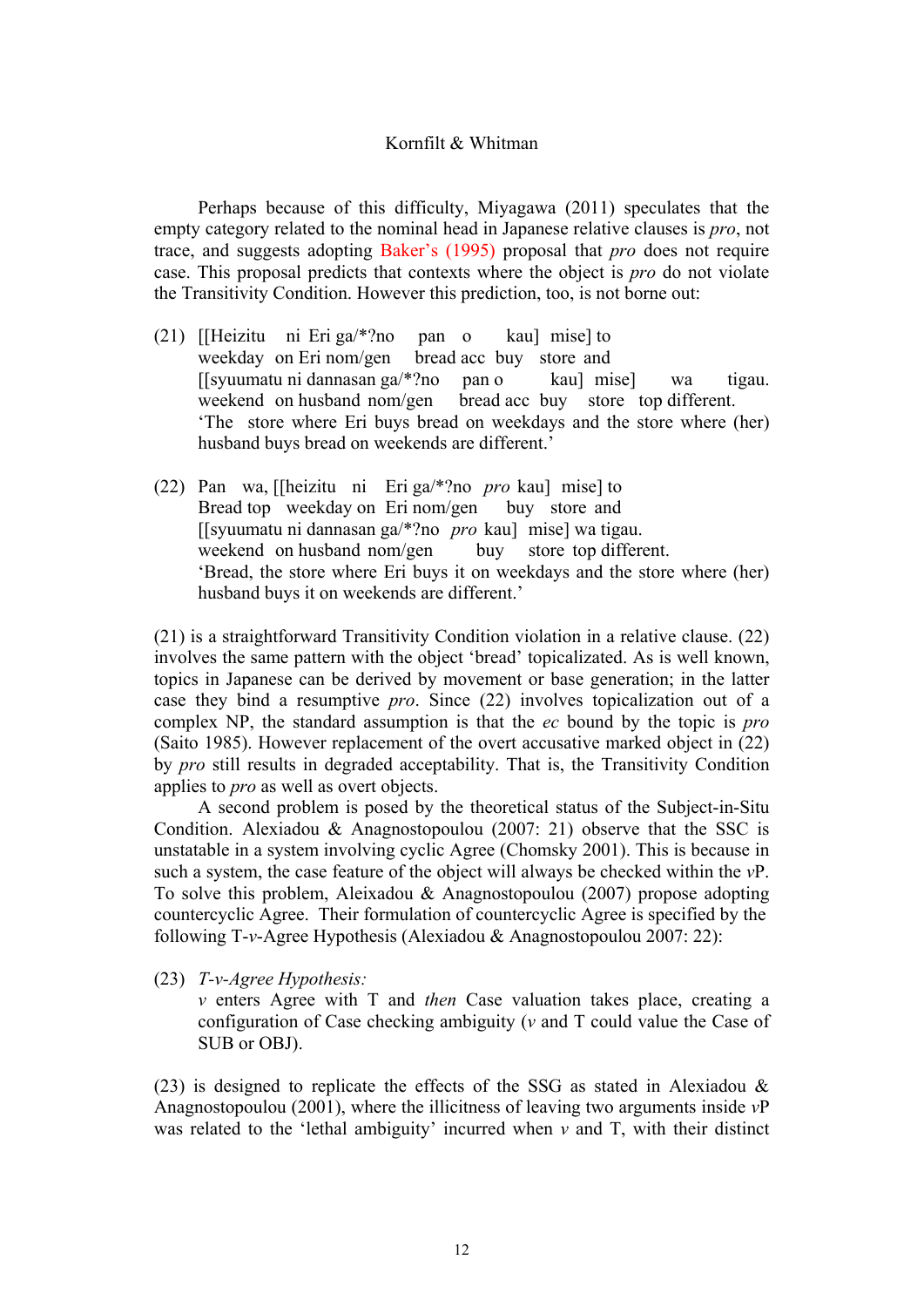## *Genitive Subjects in TP Nominalization*

case features, are combined. Alexiadou & Anagnostopoulou propose that the ambiguity created by Agree between  $\nu$  and T is resolved by reference to the distribution of EPP features, according to the following algorithm (Alexiadou  $\&$ Anagnostopoulou 2007: 22):

- (24) (a) First, *v* Agrees with T, resulting in a Case checking ambiguity/ indeterminacy (what will Agree with what first?).
	- (b) EPP provides a guideline for ordering the Agree relations: - If T bears an EPP feature, the first Agree relation involvesT and SUBJ.
		- -If *v* bears an EPP feature, the first Agree relation involves *v* and OBJ.
	- (c) If both *v* and T bear EPP features, Agree proceeds strictly cyclically.

By assumption (according to both Alexiadou & Anagnostopoulou and Miyagawa), T bears no EPP features in Japanese genitive subject constructions. In object relatives such as (19), the relativized object is first attracted by an EPP feature on  $v$ . Then under the second clause of  $(24)$ , Agree takes place between  $v$ and the object, and the SSG is not violated. However when neither T nor *v* bear an EPP feature, both subject and object remain in *v*P with their case features unchecked, and the SSG is violated. This is designed to cover Transitivity Condition violations such as (15).

However, the revised SSG still leaves open a major question. The original version of the SSG in (18) assumed a single level of spellout. In the cyclic Agree version as revised in (23) and (24), it is not clear at which level spellout occurs. It cannot occur at the *v*P cycle (phase), because neither subject nor object case features are ever checked at this phase (prior to (24a) Agree between T and *v*). If spellout occurs at the CP phase, in transitive clauses such as (15) the case feature on  $\nu$  and the object will always have been checked once  $T$  enters the derivation, thus predicting incorrectly that Transitivity Condition violations such as (15) are licit.

Because of these difficulties (which may reflect an inadequate understanding of the framework on our part), we would like to propose a somewhat different approach which still maintains what we take to be the main insights of Watanabe (1996), Miyagawa (2003, 2011): the low position of the genitive subject, and genitive case licensing from D. This approach focuses on the case featural status of the head nominal in Japanese complex NPs.

Consider an object relative with a genitive subject such as (19). For concreteness, we assume the head extraction analysis of relative clauses (Vergnaud 1974, Kayne 1994; see Hoshi 2004 and Frellesvig & Whitman 2008 for Japanese, and Kornfilt 2005 for Turkish). The direct object first enters into an Agree relation with *v* and checks its case feature. The object is then moved successive cyclically through Spec, *v* to Spec, C. Under a Kaynean derivation of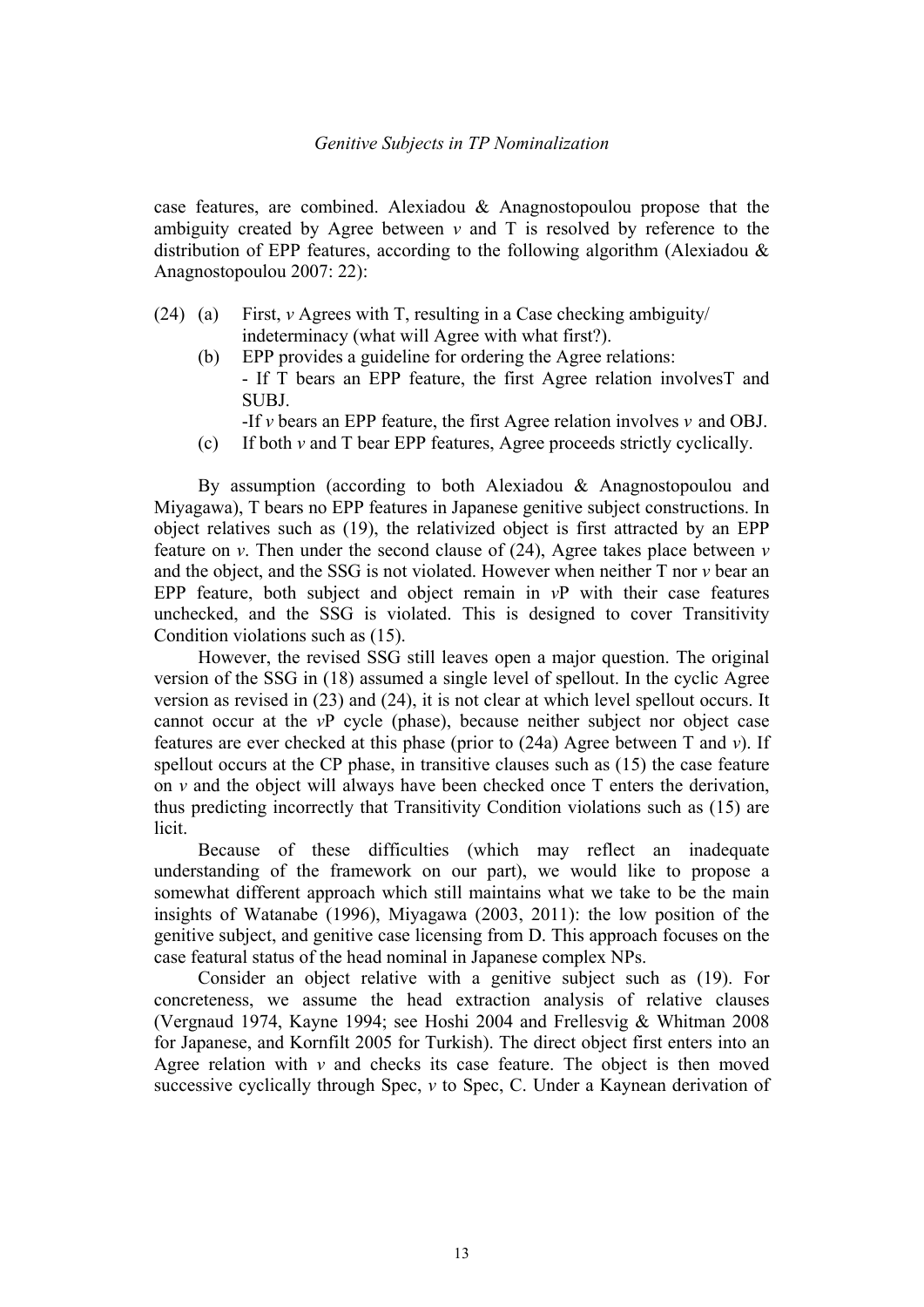head-final relatives, TP is raised out of CP through an additional specifier of CP.<sup>8</sup> At this stage D enters the derivation and seeks to check its case feature. Once TP has been moved to the edge of CP, the subject in Spec, vP is the closest DP with an unchecked case feature accessible to D. After the subject checks its case feature with D, TP moves on to Spec, DP, deriving the surface order of relative clauses.



'the bread that Eri bought'

(25) shows this derivation just prior to raising of TP. Note that the intermediate trace of the extracted object in Spec, *v* intervenes between D and the subject. Were the extracted object to bear an unchecked case feature, it would check the case feature on D under Closest Agree, leaving the feature on the genitive subject unchecked. However since the case feature on the object has already been checked, such an intervention effect does not occur.

Let us now consider the case of an extracted adjunct, such as our original Transitivity Condition violation in (15), repeated as (26) below:

(26) [[Eri ga/\*no [e] pan **o** katta] mise] **Japanese** Eri nom/gen bread **acc** bought store 'the store where Eri bought bread'

 

Here the head of the relative clause *mise* 'store' is related to an empty category interpreted as a locative adjunct. It is inconsequential for our purpose whether this empty category is trace or *pro*; the crucial question is how this *ec* checks its case feature. This question arises because Japanese, like Turkish, systematically

<sup>&</sup>lt;sup>8</sup> We assume throughout that movement on each cycle is to an outer specifier, contrary to the "tucking in" approach of Richards (2001), at least in the case of non-final landing sites.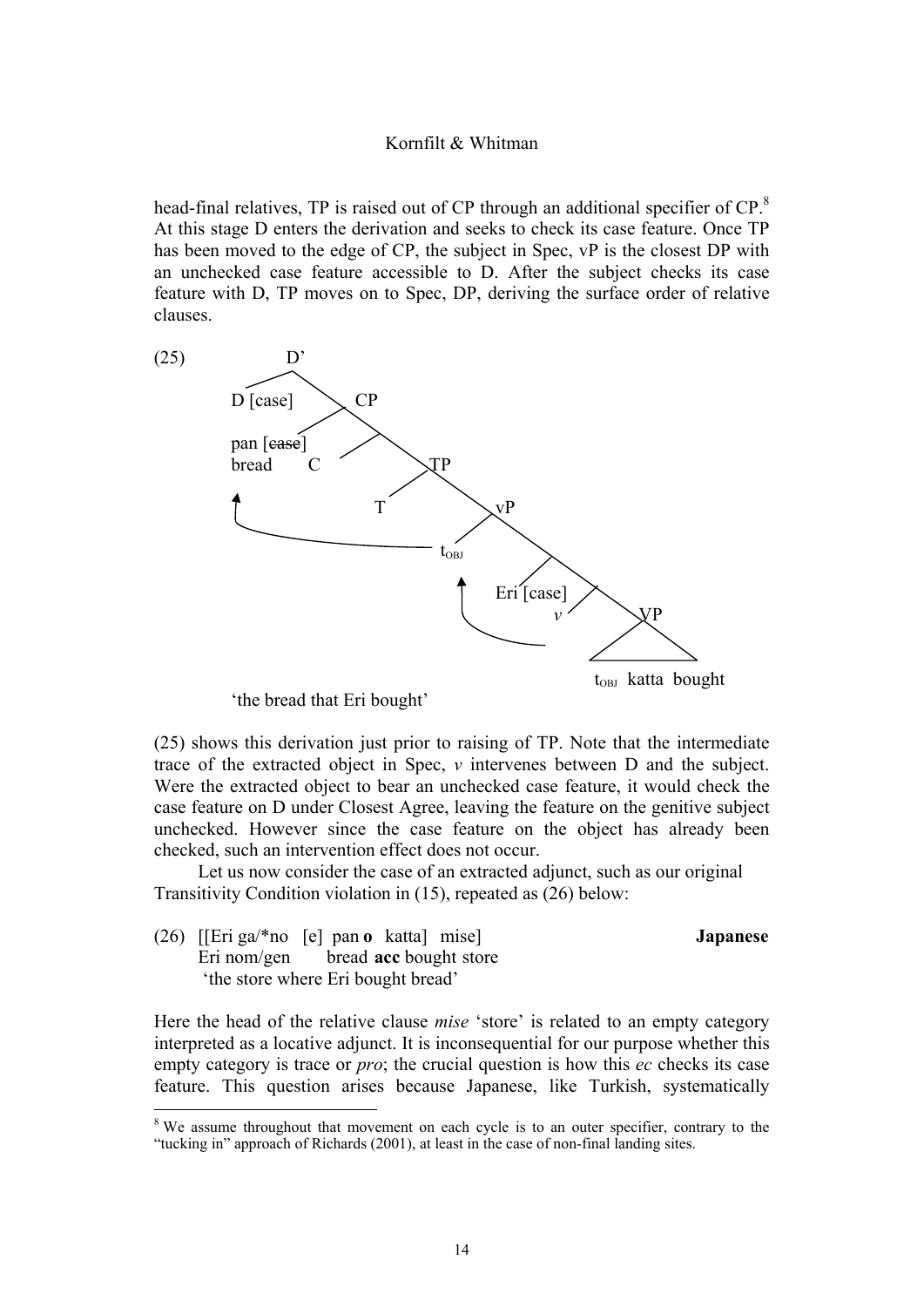disallows both P-stranding (27b) and pied-piping (27c).

| $(27)$ a. |                | [[kyonen made Eri ga/no [e] hataraite ita] mise]     | Japanese        |
|-----------|----------------|------------------------------------------------------|-----------------|
|           |                | last year until Eri nom/gen working was store        |                 |
|           |                | 'the store where Eri worked until last year'         |                 |
|           | $b_{\cdot}$    | [[kyonen made Eri ga/no [e] *de hataraite ita] mise] | <b>Japanese</b> |
|           |                | last year until Eri nom/gen at working was store     |                 |
|           | $\mathbf{c}$ . | [[kyonen made Eri ga/no [e] hataraite ita] mise *de] | Japanese        |
|           |                | last year until Eri nom/gen working was store at     |                 |

We propose that the case feature on the head of adjunct relative clauses such as (27a) is checked by *v* in the relative clause. Here a language-particular property of Japanese becomes relevant to our discussion. It is well known that Japanese allows only a single instance of accusative case per clause, the so-called Double *o* Constraint (Harada 1973, Poser 1981). We interpret this to mean that  $v$  in Japanese checks at most one case feature. The consequence of this is that in a transitive clause with a relativized adjunct such as (26), either the relativized head or the object reaches spellout with its case feature unchecked. Let us consider the derivation corresponding to our original Transitivity Condition violation (15), where the locative adjunct has been extracted. Again, we look at the point in the derivation where the extracted head is between D and the TP containing the genitive subject:



'the store where Eri bought bread'

In  $(28)$ , assuming that *v* has checked its sole case feature with the direct object 'bread', the adjunct head 'store' is extracted from *v*P with an unchecked case feature. When the extracted head is moved to Spec, *v*P, it intervenes between D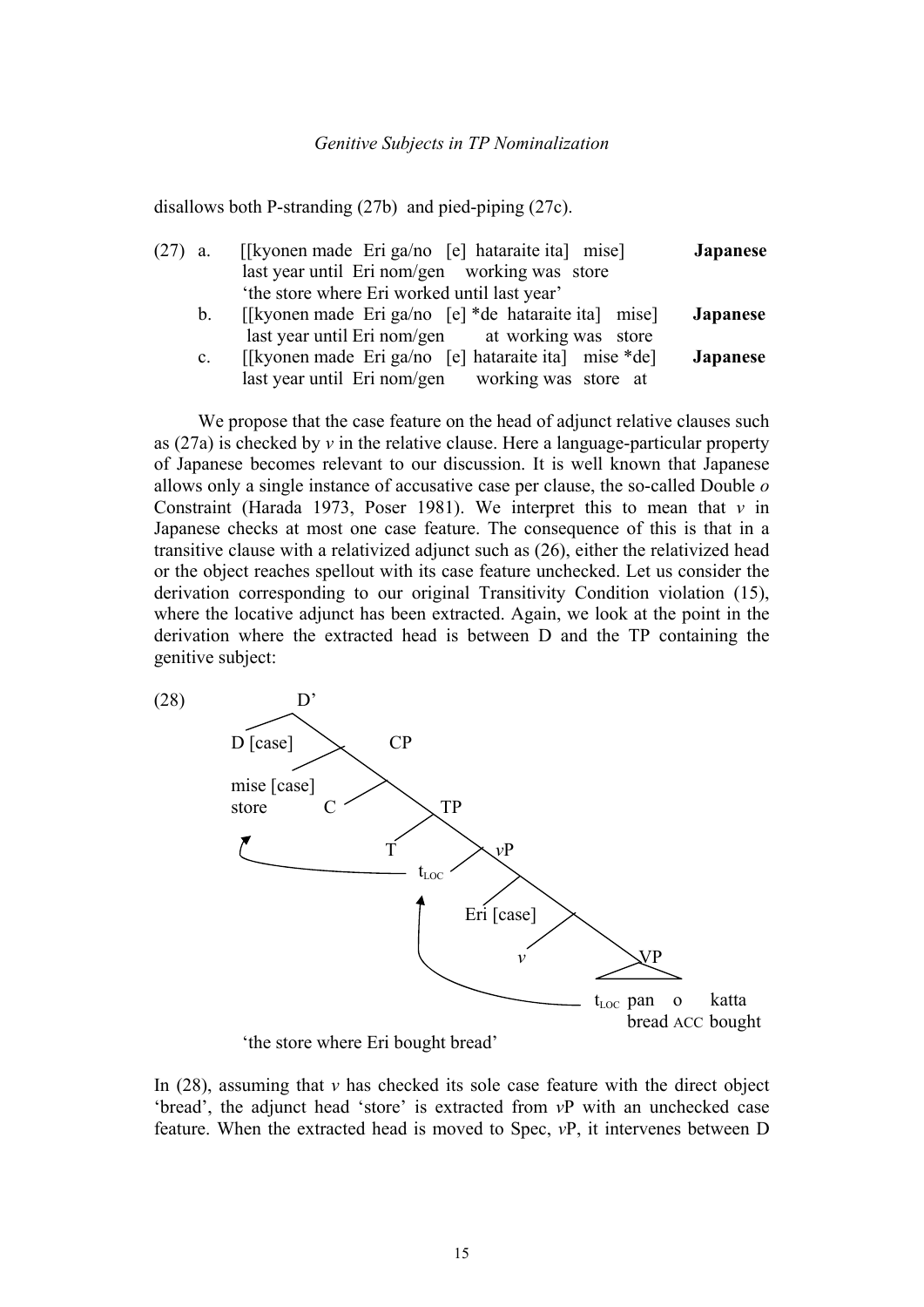and the genitive subject. Under Closest Agree, the extracted head blocks a checking relationship between D and the genitive subject.

Like previous accounts, the account sketched here is based upon the licensing of genitive subjects by D, rather than T or C. it also relies on the Double *o* Constraint, an independently motivated language particular property of Japanese, and the head extraction account of relative clauses. The account leaves a number of questions open, in particular the status of the Transitivity Condition in Japanese noun complement constructions. We hope to return to these questions in further research, but we conclude this section with an observation about another difference between Japanese and Turkish relative clauses that is consistent with our account of the case licensing of adjunct relative heads.

Kuno (1972) notes that the range of adjuncts that can be relativized in Japanese is restricted. Thus while (29) is acceptable, (30) is not (examples based on Kuno 1972 244-245).

- (29) [[ Tegami ga/no [e] takusan kita] tomodati] (ga oozei ita.) **Japanese** letter nom/gen many came friend no many were 'There were many friends from whom letters came (to me)'
	-
- (30) \* [[Eri ga/no [e] kita] mura] **Japanese** Eri nom/gen came village 'the village where Eri came (from)'<sup>9</sup>

Kuno relates the contrast between (29) and (30) to the possibility of topicalizing the source argument 'letters' in a main clause corresponding to the relative clause in (29), while such topicalization is unacceptable in the case of (30). But from the standpoint of our account of relativization, a more relevant contrast is the possibility of 'letters' appearing in a multiple nominative construction corresponding to (29):

(31) Sono tomodati ga tegami ga takusan kita. **Japanese** that friend nom letter nom many came 'It is that friend that many letters came from.'

In contrast, a multiple nominative counterpart of (30) is unacceptable:

(32) \*Sono mura ga Eri ga kita. **Japanese** that village nom Eri nom came 'It is that village that Eri came from.'10

<sup>&</sup>lt;sup>9</sup> As Kuno (1972: 244, footnote 2) notes, (30) is acceptable on the reading "the village Eri came" to". Kuno's original examples involve only nominative-marked subjects, but we have added genitive marking to make the point that in cases of adjunct relativization such as these, the case marking of the subject does not affect acceptability.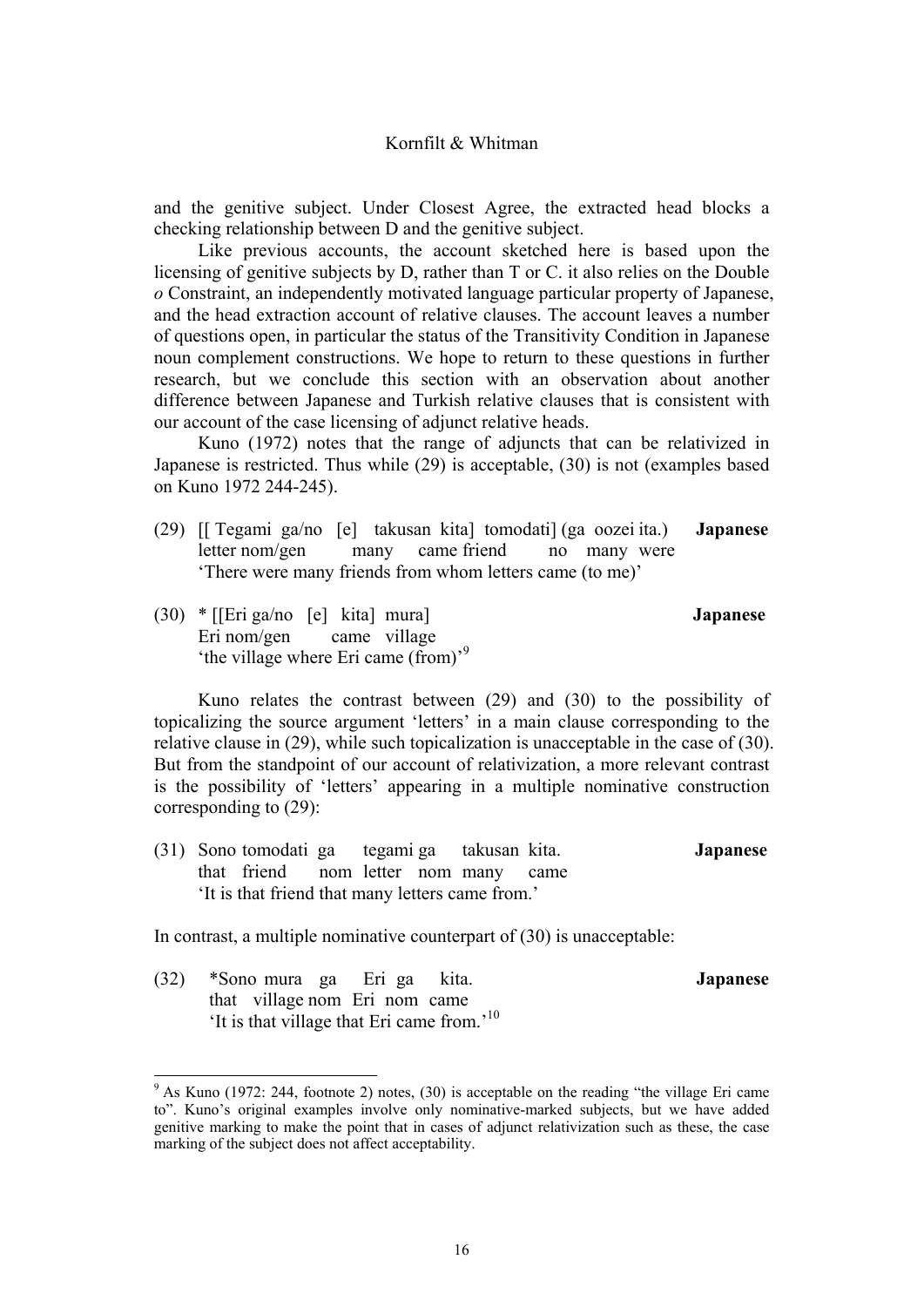#### *Genitive Subjects in TP Nominalization*

Hoshi (2004) points out that many instances of apparent relativization from positions normally inaccessible to this operation, such as islands, are in fact relativization from the higher or 'major' subject. Such a source is available in (29), but not in (30). This suggests that relativization of source adjuncts is in fact impossible in Japanese; apparent counterexamples such as (29) involve relativization from the major subject position, not from the position of the source adjunct.

This contrasts with the situation in Turkish. In Turkish, relativization of source adjuncts is generally acceptable, including examples corresponding to (30):

(33) [[Ali-nin [e] gel -diğ -i] köy] **Turkish** Ali- gen come -fn -3.sg village 'the village where Ali came (from)'

Since neither language allows P-stranding or pied-piping, and the Japanese example (30) and Turkish are nearly morpheme-for-morpheme identical, the difference cannot be a semantico-functional one, such as the recoverability of the morphological information indicating that a source argument has been relativized. Instead, we suggest that the difference is due to the status of adjunct case in the two languages.

In Japanese, matrix adjunct arguments are marked by the ablative postposition *kara* 'from' as in (34a). In Turkish, in contrast, adjunct arguments are marked by the ablative case suffix *-DAn*. 11

- 
- (34) a. Eri ga sono mura kara kita. **Japanese** Eri nom that village from came 'Eri came from that village.'

 $10$  Two factors are at work in the unacceptability of the multiple nominaitve construction in (32). First, multiple nominal constructions are most felicitous when the 'major' (leftmost) subject corresponds to a possessor of the 'minor' or rightmost subject, or a higher (TP level) adjunct. Whitman (2000), focusing on the parallel construction in Korean, attributes this restriction to Relativized Minimality: possessors of the subject and higher adjuncts can move to subject position without crossing over the subject. In (31) the theme subject 'many letters' is existential and plausibly occupies its base position in VP. In (32), the definite subject 'Eri' occupies a surface position outside the VP, on normal assumptions. A second factor applies to a broader range of multiple nominative constructions, which may in some instances involve a major subject related to an argument to the right of the minor subject. These require a salient property reading. That reading is available in (31) "The friend has the property that many letters came from her", but difficult to obtain in (32) "The village has the property that Mary came from it".

<sup>&</sup>lt;sup>11</sup> The fact that the Turkish ablative morpheme is a case suffix rather than a postpositon is shown by the morpheme's inclusion in the phonological word of the noun stem: the ablative morpheme's vowel obeys Vowel Harmony [VH], and it bears regular word-final stress, when the morpheme is word-final. Postpositions, in contrast, are not stressed, nor are they included in the noun's VHdomain. Furthermore, those postpositions that can cliticize onto the noun stem (e.g. the instrumental/comitative *ile*, whose cliticized form is  $-(y)lA$ ) can't bear stress, either—even when in word-final position (although they do undergo VH when cliticized). Japanese postpoisitons, in contrast, show clitic or even dependent word-like behavior (Vance 1993).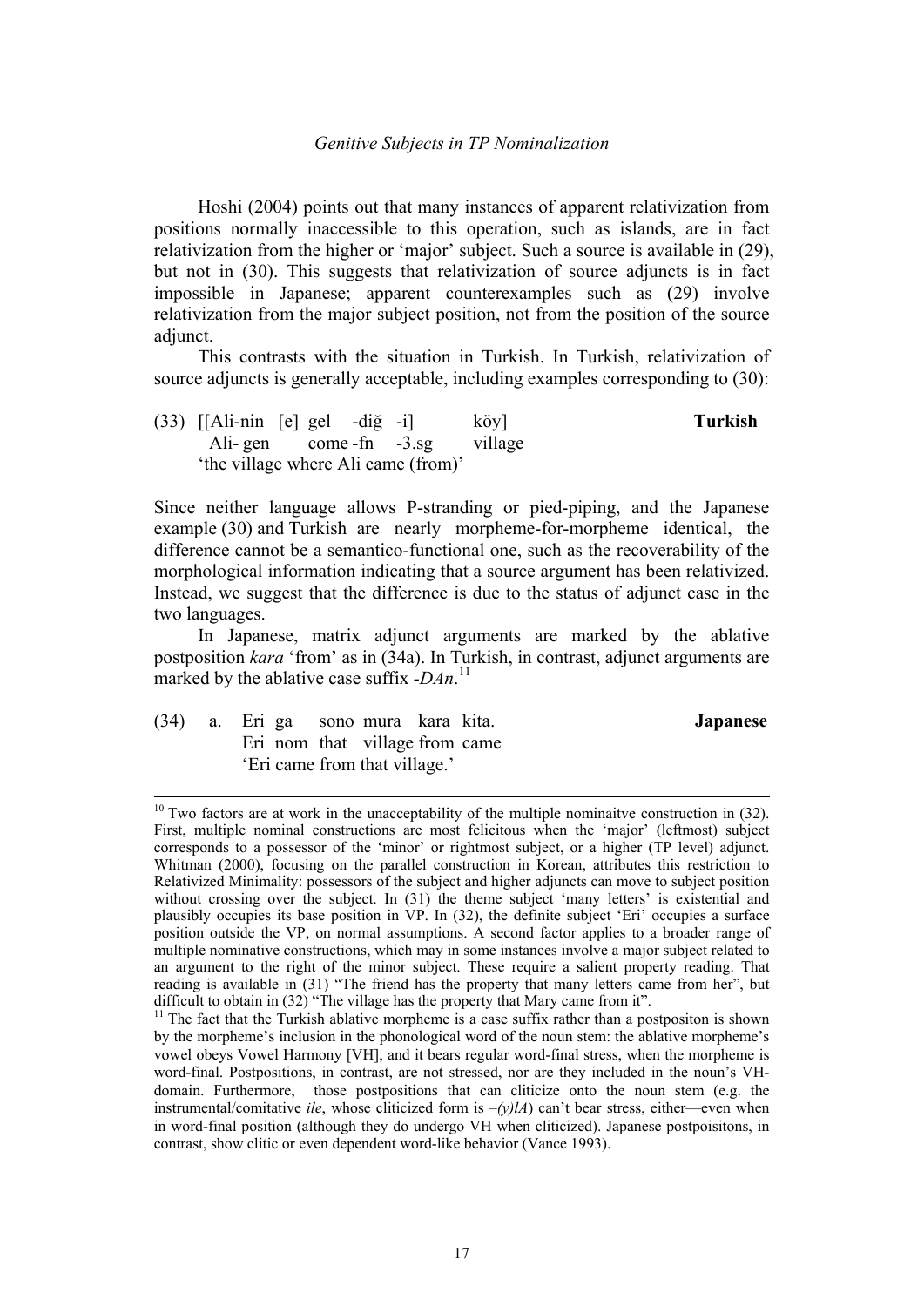# b. Ali bu köy-den gel-di. **Turkish** Ali.nom that village-abl come-pst 'Ali came from that village.'

Although the details of ablative case licensing are beyond the scope of this paper, the status of *-DAn* as a case affix, that is, as the morphological exponent of ablative case, suggests that ablative case in Turkish may be licensed by a functional head, such as the high applicative head proposed by Pylkkänen (2008). The impossibility of relativization in Japanese (30) suggests that a corresponding functional head, able to license higher adjuncts such as source DPs, is absent in Japanese. Given this absence, relativized adjuncts must be checked by some other device such as the multiple nominative structure in  $(31)$ .<sup>12</sup>

## **5. Genitive subjects and the status of the external head**

So far we have focused on the evidence that the genitive subject in Japanese TP nominalization is licensed by a higher functional head, D. We have discussed a number of contrasts which suggest that genitive subjects in Turkish are licensed within the extended verbal projection, specifically by [nominal] T which inherits this feature from C. In this section we defend this view in detail, arguing specifically against the proposal that Turkish TP nominalizations involve an unpronounced nominal head external to CP. Our discussion addresses claims made to the contrary in the literature, pointing out empirical problems associated with those claims.

 Aygen (2002) and, in older work, Lees (1965) claim that an external noun (either concrete, or phonologically unrealized) is responsible for the clauseinternal nominal properties in Turkish nominalizations, e.g. for the genitive case of the subject. According to this proposal, e.g. (35) is claimed to be similar in structure to (36): both are claimed to have a clause-external nominal head:

- (35) Ben [Hasan-ın gel -**diğ-in] -i** bil -iyor -um. **Turkish** I Hasan-gen come -**fn-3.sg -acc** know -prprog -1.sg 'I know that Hasan came'
- (36) Ben [[Hasan -ın gel -**diğ-i] gerçeğ-in ]-i** bil -iyor-um. **Turkish** I Hasan -gen come -**fn-3.sg fact-cmpm-acc** know-prprog 1.sg 'I know the fact that that Hasan came'

 

 $12$  Inspection of the examples of Japanese adjunct relativization in Kuno (1972) suggests that they are limited to goals, locations, and instruments. These are thematic role types associated with Pylkkänen's (2008) lower Applicative Phrase position, and they also correspond to role types that are crosslinguistically subject to noun incorporation (Baker 1988). On both of these criteria the adjuncts in question are located inside VP. This is consistent with our suggestion that such "lower" adjuncts may be licensed by *v* when no other case checking head is available, and that Japanese lacks a high applicative-type projection capable of licensing "higher" adjuncts, in contrast to Turkish.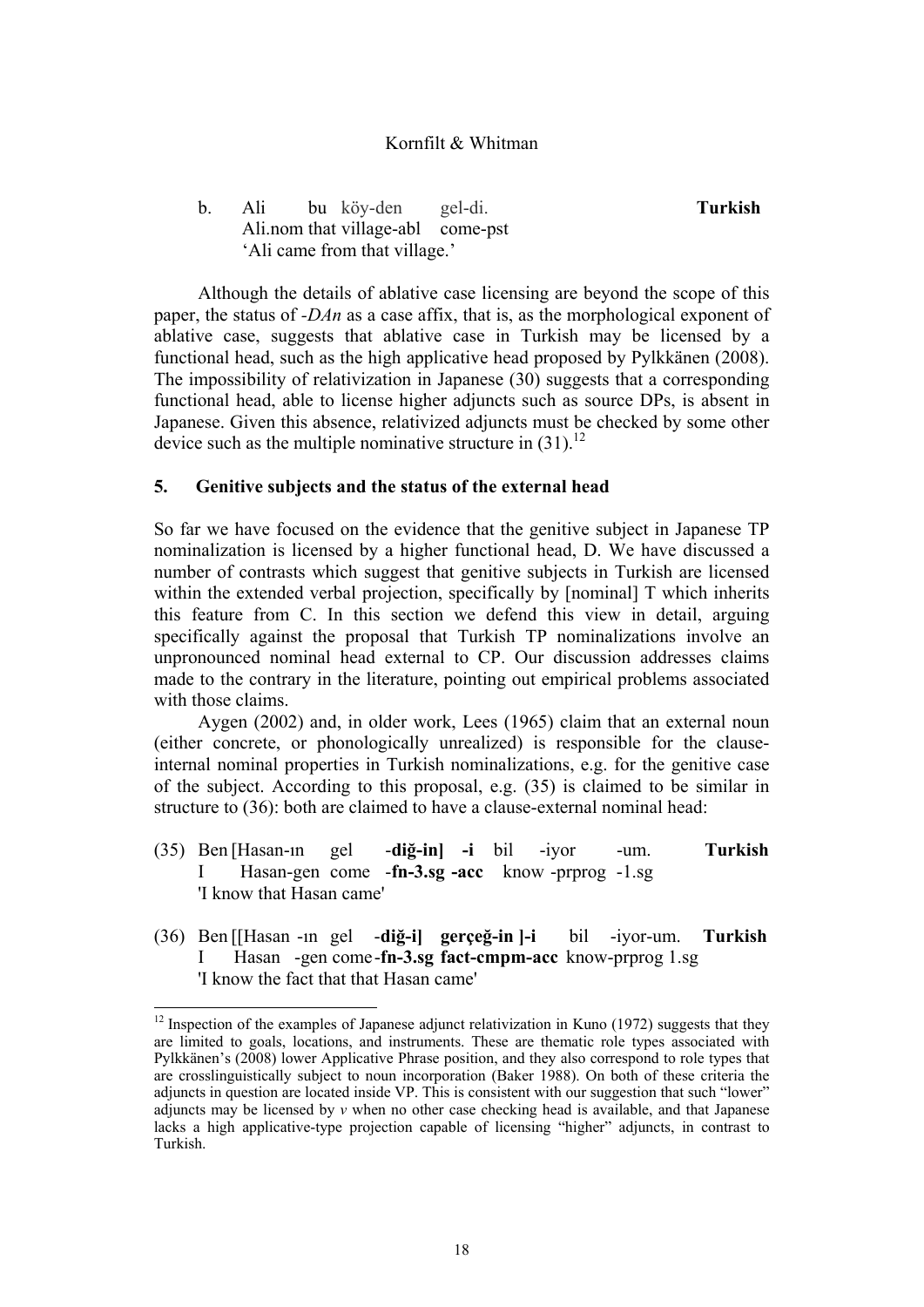## *Genitive Subjects in TP Nominalization*

There are numerous empirical problems with the proposal that nominalized indicative argument clauses are *externally* headed DPs. We illustrate just two of these in the examples below, focusing on differences between overtly headed versus non-headed nominalized clauses with respect to scrambling and to selection of different types of nominalization.

## **5.1 Problems with post-verbal scrambling**

| $(37)$ ?[Hasan -1n]  |  | ti | nihayet kaç $-ti\check{g}$ -in -1                   |       |  |  |
|----------------------|--|----|-----------------------------------------------------|-------|--|--|
| Hasan -gen           |  |    | finally escape -fn $-3.\text{sg}$ -acc              |       |  |  |
| duy -du -m karı -sın |  |    |                                                     | -dani |  |  |
|                      |  |    | hear -pst -1.sg wife $-3.\text{sg}$                 | -abl  |  |  |
|                      |  |    | 'I heard that Hasan finally ran away from his wife' |       |  |  |

This example illustrates the ease with which constituents of embedded clauses can scramble to post-verbal positions in the root clause. However, similar postverbal constructions are degraded when the nominalized embedded clause is overtly headed:

| $(38)$ ??/* [[Hasan -in] |  |           |                                    | $t_i$ nihayet kaç $-t_i \xi -1$ söylenti -sin $]$ -i          |  |  |
|--------------------------|--|-----------|------------------------------------|---------------------------------------------------------------|--|--|
| Hasan -gen               |  |           |                                    | finally escape -fn -3.sg rumor -cmpm -acc                     |  |  |
| $\frac{duv}{du}$ -du -m  |  | karı -sın | -dani                              |                                                               |  |  |
|                          |  |           | hear $-pst-1.sg$ wife $-3.sg$ -abl |                                                               |  |  |
|                          |  |           |                                    | 'I heard the rumor that Hasan finally ran away from his wife' |  |  |

This contrast is even clearer when the whole argument clause is scrambled to verb-final position in the root clause:

(39) tj Duy -du-m [[Hasan-ın nihayet karı-sın-dan kaç -tığ-ın] -ı]j wife-3.sg-abl escape-fn-3.sg-acc 'I heard that Hasan finally ran away from his wife'

In these examples, post-verbal scrambling of a constituent of the subordinate clause is completely well-formed:

(40)  $t_i$  Duy-du-m [[Hasan-in nihayet  $t_i$  kaç-tığ -in] -i ]j hear -pst -1.sg Hasan-gen finally escape-fn-3.sg -acc karı-sın-dani wife-3.sg-abl 'I heard that Hasan finally ran away from his wife'

This is just as expected in any analysis in which this type of subordinate clause is *not* headed.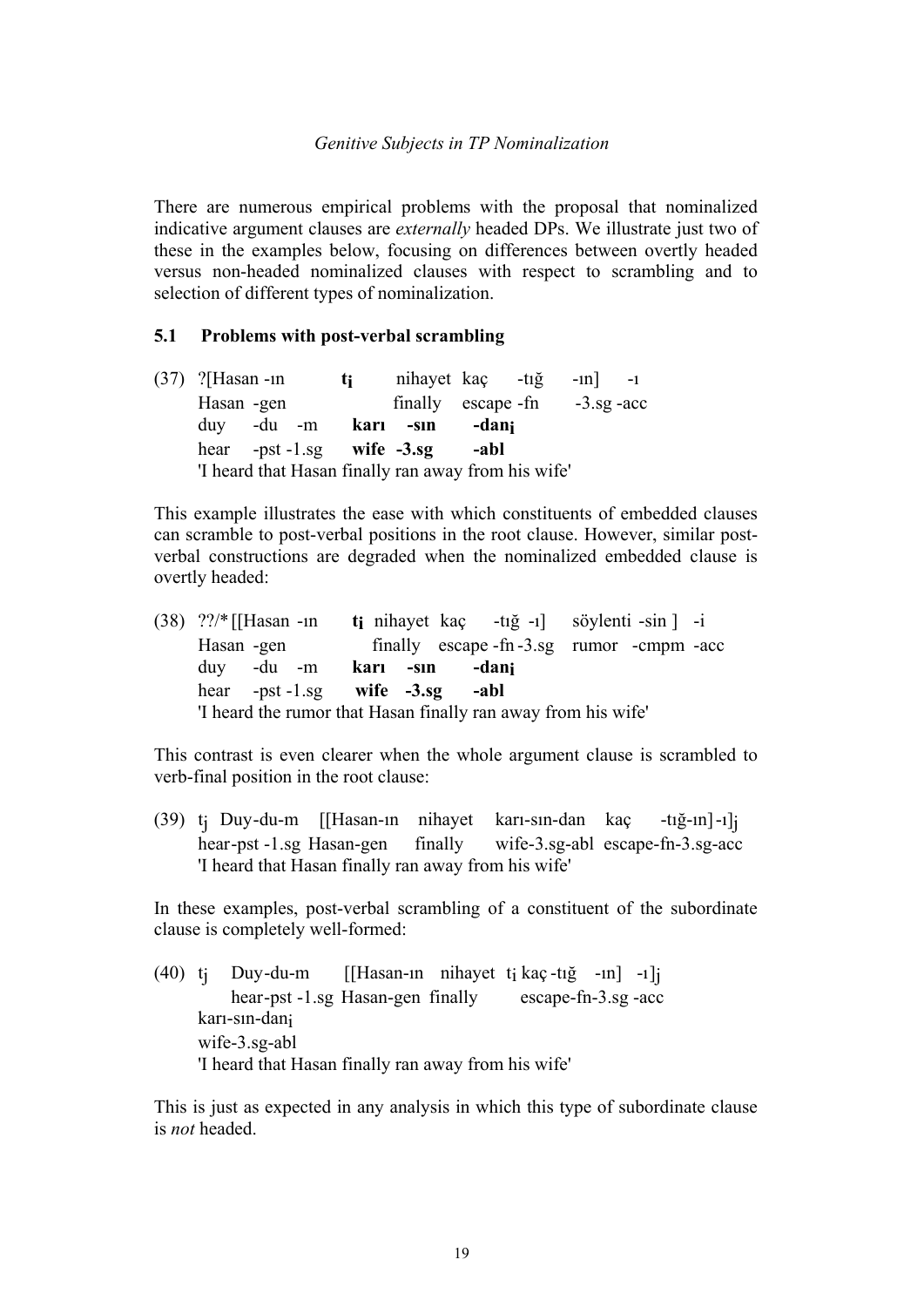Corresponding examples where there is an *overt* head are ill-formed:

(41)  $?$ ?/\*t<sub>i</sub> Duy -du -m  $\begin{bmatrix} \end{bmatrix}$  Hasan -in nihayet t<sub>i</sub> hear -pst -1.sg Hasan -gen finally kaç -tığ -ı] söylenti -sin -i ]j karı -sın -dani escape -fn -3.sg rumor -cmpdm -acc wife -3.sg -abl 'I heard the rumor that Hasan finally ran away from his wife'

For the External Noun Hypothesis (ENH), there should be no difference between the perfectly acceptable  $(40)$  and the ill-formed  $(41)$  — unless one makes scrambling dependent upon the phonological properties of the external head — clearly an undesirable move.

## **5.2 Problems with distribution**

TP nominalizations in Turkish can differ in their distribution according to whether they have an external nominal head or not. Only two systematic differences (among a number of similar selectional differences) are considered here: (So-called) factive (-*DIK*-) versus (so-called) non-factive (-mA-)<sup>13</sup> nominalized clauses as objects versus subjects of psychological predicates.

**5.2.1** Psychological predicates allow both the factive and the non-factive nominalization types as complements, without any difference in semantics.

| (42) | a. |                                                  |                   |  |    | [Ali -nin ev -den kaç -ma -sın] -a               |  |  | üzül - |  |
|------|----|--------------------------------------------------|-------------------|--|----|--------------------------------------------------|--|--|--------|--|
|      |    | Ali                                              |                   |  |    | -gen home-abl flee-nfn -3.sg -dat                |  |  | sadden |  |
|      |    | -dü                                              | $-m$              |  |    |                                                  |  |  |        |  |
|      |    |                                                  |                   |  |    | past-1.sg (nfn: non-factive nominalization)      |  |  |        |  |
|      |    |                                                  |                   |  |    | 'I was saddened at Ali's running away from home' |  |  |        |  |
|      | b. |                                                  |                   |  |    | [Ali -nin ev -den kaç -tığ -in] -a               |  |  |        |  |
|      |    |                                                  |                   |  |    | Ali -gen home-abl flee- fn -3.sg -dat            |  |  |        |  |
|      |    |                                                  | üzül -dü          |  | -m |                                                  |  |  |        |  |
|      |    |                                                  | sadden-past -1.sg |  |    |                                                  |  |  |        |  |
|      |    | 'I was saddened at Ali's running away from home' |                   |  |    |                                                  |  |  |        |  |

However, when an external noun shows up, only the factive gerund is wellformed for factive semantics:

| $(43)$ a. |         |  |  | $?$ ?/*[Ali-nin ev -den kaç-ma $(-s)$ ] söylenti-sin-e |
|-----------|---------|--|--|--------------------------------------------------------|
|           | Ali-gen |  |  | home-abl flee-nfn -3.sg rumor-cmpdm-dat                |

 <sup>13</sup> We follow Lees (1965) in using these labels for these two main types of Turkish nominalizations, although they do not reflect the semantics of those clauses in each and every instance.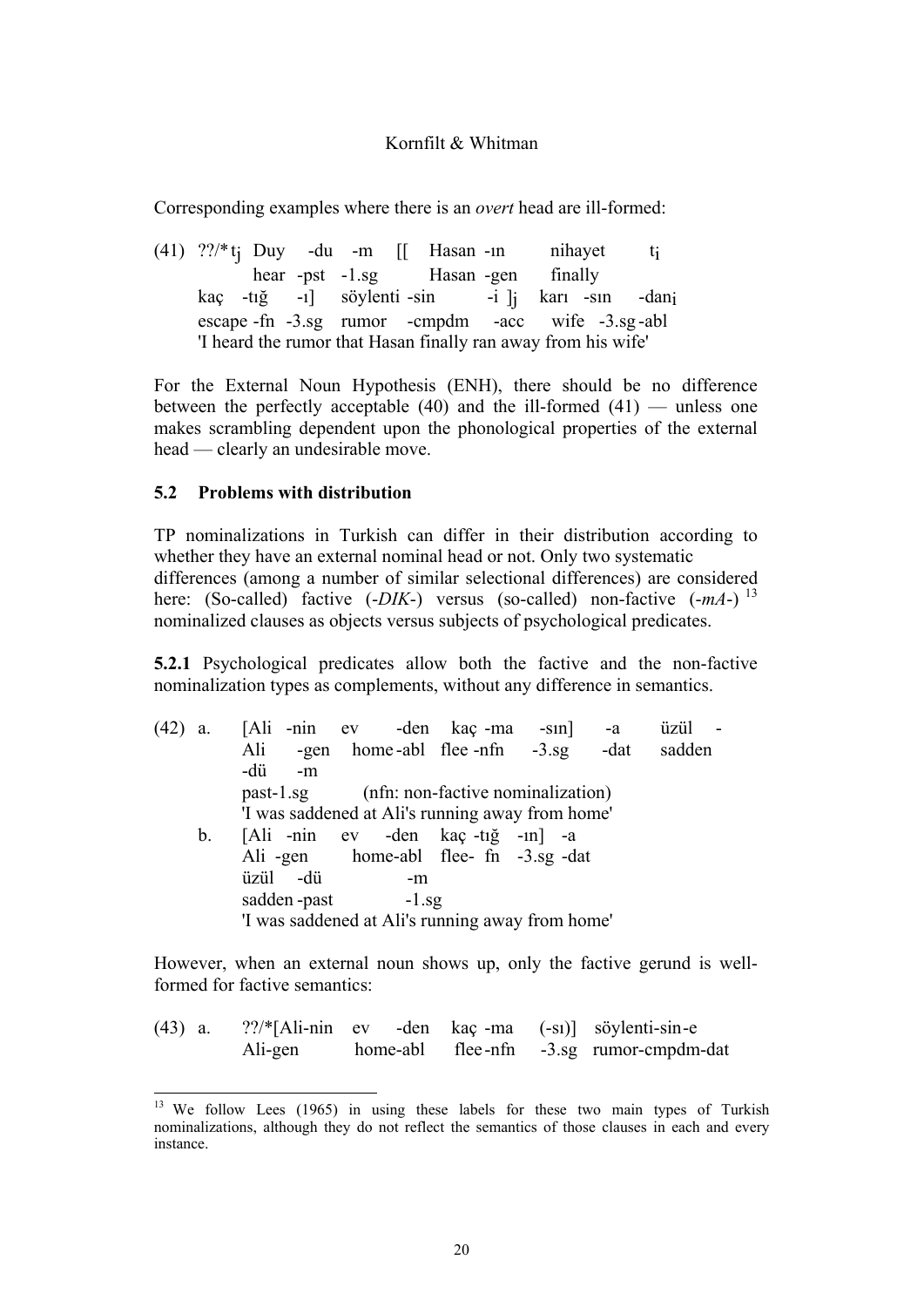üzül -dü -m sadden-past-1.sg Intended reading:'I was saddened at the rumor of Ali's running away from home' b. [Ali -nin ev -den kaç -tığ -ı] söylenti-sin -e Ali -gen home-abl flee- fn -3.sg rumor-cmpdm-dat üzül -dü -m sadden-past-1.sg 'I was saddened at the rumor of Ali's running away from home'

**5.2.2** With the same type of predicates, only the non-factive gerundive is wellformed as subject, despite indicative semantics; however, when such a sentential subject is externally headed, only the factive gerund is well-formed for indicative semantics:

|  |                | (44) a. [Ali-nin ev -den kaç-ma -sı] ben-i                      |
|--|----------------|-----------------------------------------------------------------|
|  |                | Ali-gen home-abl flee-nfn -3.sg I -acc                          |
|  |                | üz -dü                                                          |
|  |                | sadden-past                                                     |
|  |                | 'Ali's running away from home saddened me'                      |
|  | $\mathbf{b}$ . | $*$ [Ali-nin ev -den kaç-tığ -1 <sup>]<sup>14</sup> ben-i</sup> |
|  |                | Ali -gen home-abl flee -fn -3.sg I -acc                         |
|  |                | üz -dü                                                          |
|  |                | sadden-past                                                     |
|  |                | Intended reading: 'Ali's running away from home saddened me'    |
|  |                |                                                                 |
|  | $(45)$ a.      | ??/* [Ali-nin ev -den kaç-ma (-sı]) söylenti-si ben-i           |
|  |                | Ali-gen home-abl flee-nfn-3.sg rumor-cmpdm I-acc                |
|  |                | üz-dü                                                           |
|  |                | sadden-past                                                     |
|  |                | Intended reading: 'The rumor of Ali's running away from home    |
|  |                | saddened me'                                                    |
|  | $\mathbf{b}$ . | [Ali-nin ev -den kaç-tığ -1] söylenti-si ben-i                  |
|  |                | Ali -gen home-abl flee -fn -3.sg rumor -cmpdm I -acc            |
|  |                | üz -dü                                                          |
|  |                | sadden-pst                                                      |
|  |                | 'The rumor of Ali's running away from home saddened me'         |
|  |                |                                                                 |

 

 $14$  The language appears to be changing with respect to examples such as  $(44b)$ , inasmuch as it is our impression that younger speakers tend to allow the factive gerundive –*DIK* in sentential subject positions, while also allowing the non-factive –*mA* clauses in the same positions, as well.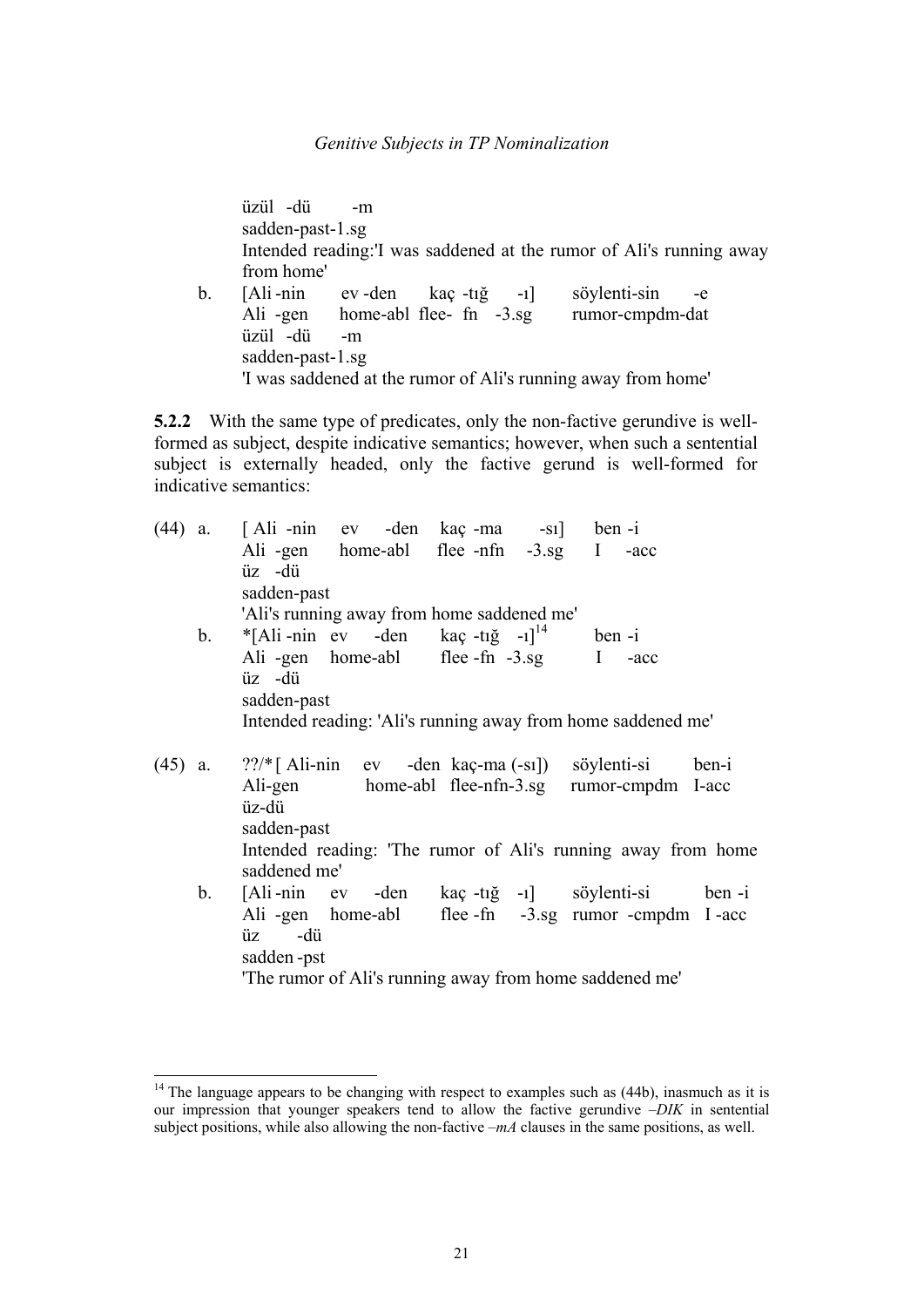# **5.3 Word order: Genitive subject before or after adverbs—slight differences, depending on presence of external noun**

We saw earlier that in Turkish relative clauses with nominalized modifying clauses, the genitive subject cannot follow adverbs; we repeat the relevant examples:

| (46) | a.             | ??/*[[geçen sene-ye kadar Ali-nin ekmek al-dığ<br>$-1$   | Turkish        |
|------|----------------|----------------------------------------------------------|----------------|
|      |                | last year-dat until Ali-gen bread buy-fn -3.sg           |                |
|      |                | firin                                                    |                |
|      |                | bakery                                                   |                |
|      |                | 'the bakery where Ali used to buy bread until last year' |                |
|      | $\mathbf{b}$ . | [[Ali-nin geçen sene-ye kadar ekmek al-dığ-ı]            | <b>Turkish</b> |
|      |                | Ali-gen last year-dat until bread buy-fn-3.sg            |                |
|      |                | firin                                                    |                |
|      |                | bakery                                                   |                |
|      |                | the bakery where Ali used to buy bread until last year'  |                |

We also saw that nominalized embedded clauses exhibit a similar contrast, although the contrast is less striking:

- (47) ?(?) [Geçen sene-ye kadar Ali-nin bu fırın -dan ekmek in in the past year-dat until Ali-gen this bakery-abl bread al  $-d_1\xi$  -  $n\bar{l}$ -1 duy-du -m buy-fn-3.sg-acc hear-pst-1.sg 'I heard that Ali bought bread from this bakery until last year'
- (48) [Ali-nin geçen sene-ye kadar bu fırın -dan ekmek al -dığ -ın]-ı Ali-gen past year-dat until this bakery-abl bread buy-fn-3.sg-acc duy -du -m hear-pst.-1.sg 'I heard that Ali bought bread from this bakery until last year'

Noun-complement constructions pattern with relative clauses, rather than with the nominalized embedded clauses without an external nominal head:

- (49) ??/\*[[Geçen sene-ye kadar Ali-nin bu fırın-dan ekmek al -dığ -ı] past year-dat until Ali-gen this bakery-abl bread buy- fn -3.sg söylenti-sin-i] duy -du -m rumor-cmpd-acc hear-pst-1.sg 'I heard the rumor that Ali bought bread from this bakery until last year'
- (50) [[Ali-nin geçen sene-ye kadar bu fırın -dan ekmek al -dığ -ı] Ali-gen past year-dat until this bakery-abl bread buy- fn -3.sg söylenti-sin -i] duy -du -m söylenti-sin -i] duy -du -m<br>rumor-cmpdm-acc hear-pst-1.sg 'I heard the rumor that Ali bought bread from this bakery until last year'

While the distinction is subtle, it is there, as we verified with four native speakers, whose intuitions about these examples were clear and robust. If nominalized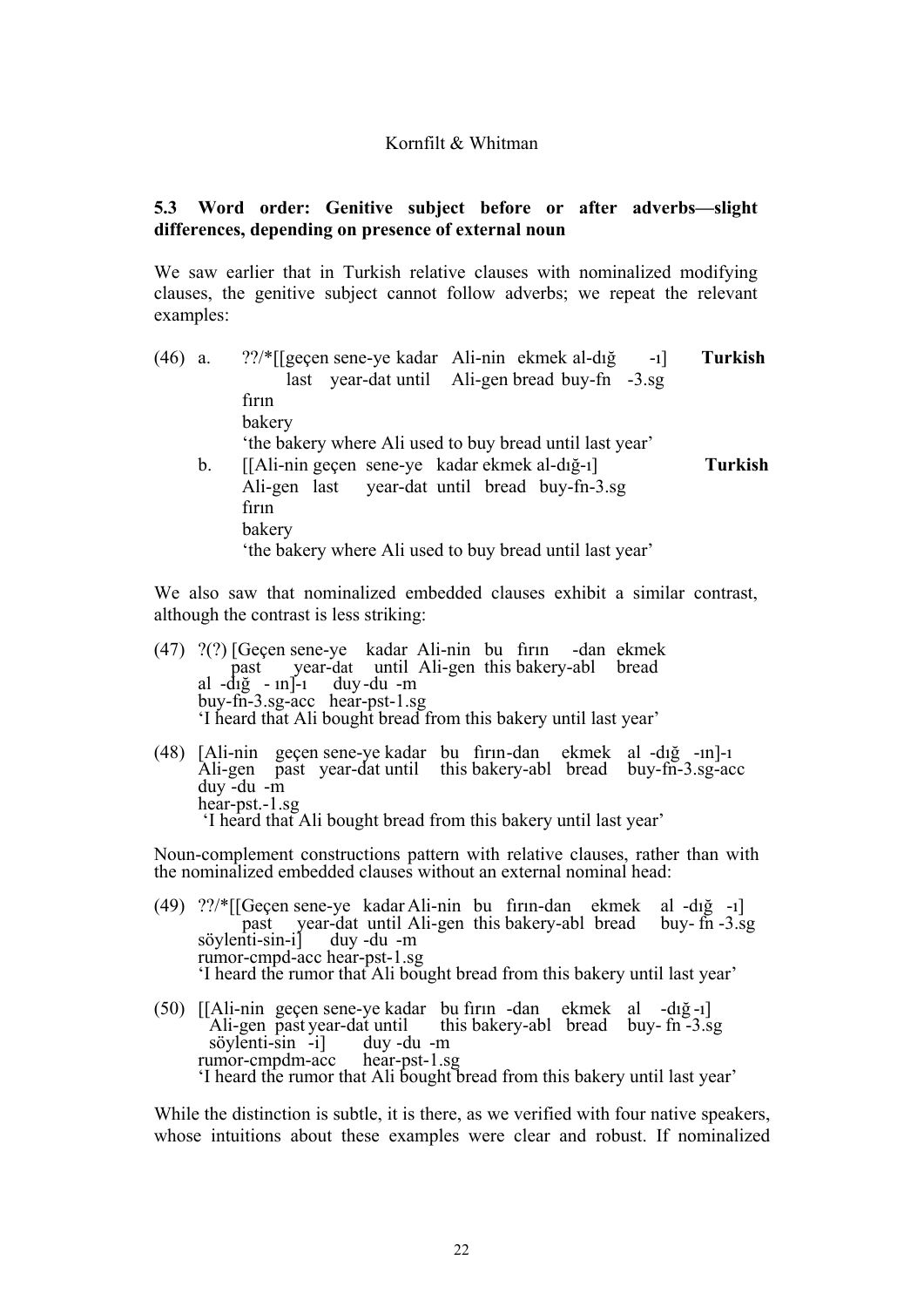clauses such as (47) and (48) had an (abstract) external noun (whose existence were responsible for the licensing of the genitive subject, rather than the nominalized C and, by inheritence, the—defective—T and nominal *Agr*), we should have expected for the judgments of (47) and (48) to pattern more closely with those for  $(49)$  and  $(50)$ .<sup>15</sup>

# **5.4 External heads: The Turkish facts contrasted with Japanese**

So far in this section we have seen that genitive subjects in Turkish nominalizations are licensed independently of an external lexical nominal head. This is exactly the prediction made by the analysis in (1b=9b), where [nominal] C, a nominal functional head internal to the extended clausal projection, is responsible for genitive case on the subject. In contrast, in Japanese we have endorsed and provided further support for the hypothesis of Miyagawa (2003, 2011) that it is the D head associated with the external lexical head noun that licenses genitive case on the subject of the relative. In this section we discuss evidence adduced in previous research in favor of the D-licensing analysis for Japanese, and contrast it with the facts in Turkish.

Maki & Uchibori (2008) argue against Hiraiwa's (2001) hypothesis that nominal C licenses genitive subjects in Japanese. They point out that in all of the contexts where Hiraiwa shows that genitive subjects are possible without an overt external nominal head, an overt head can be realized. Some of the relevant examples are below from Maki & Uchibori (2008: 203-4):

| $(51)$ a. |         | John wa [Mary ga/no yonda (teido/no) yori ]             | <b>Japanese</b> |
|-----------|---------|---------------------------------------------------------|-----------------|
|           |         | Johntop Mary nom/gen read extent/no than                |                 |
|           |         | takusan no hon o yonda.                                 |                 |
|           |         | many gen books acc read                                 |                 |
|           |         | 'John read more books than (the extent/what) Mary did.' |                 |
|           |         | (Gloss modified from Maki & Uchibori 2008: 203)         |                 |
|           | $b_{-}$ | John wa [toki ga/no tatu (no) to tomo ni]               | <b>Japanese</b> |
|           |         | John top time nom/gen pass no with together loc         |                 |
|           |         | Mary no koto o wasurete itta.                           |                 |
|           |         | Mary gen matter acc forgetting went                     |                 |

<sup>&</sup>lt;sup>15</sup> The facts of examples (46) through (48), while adding to the evidence against the "external noun hypothesis" for Turkish nominalized clauses, may be seen to undermine our initial, and central, claim that the properties of Turkish clausal nominalizations (such as a genitive subject) are not determined by any clause-external noun, but by the clause-internal nominal C—and, via inheritance, by the clause-internal *T+nominal Agr* complex. However, note that what is most important about these examples is the contrast between all of the nominalized clauses, whether with or without an external noun, on the one hand, and non-nominalized clauses on the other, where the relevant adverbs may freely either precede or follow the nominative subject. Note also that one reason for the ill-formedness of (49) may be the fact that the clause-peripheral adverb is being accessed by the clause-external nominal head, leading to categorial incompatibility. If correct, this hypothesis would add to our arguments against an abstract external noun in bare TPnominalizations in Turkish, given the relative well-formedness of (47) against the clear illformedness of (49).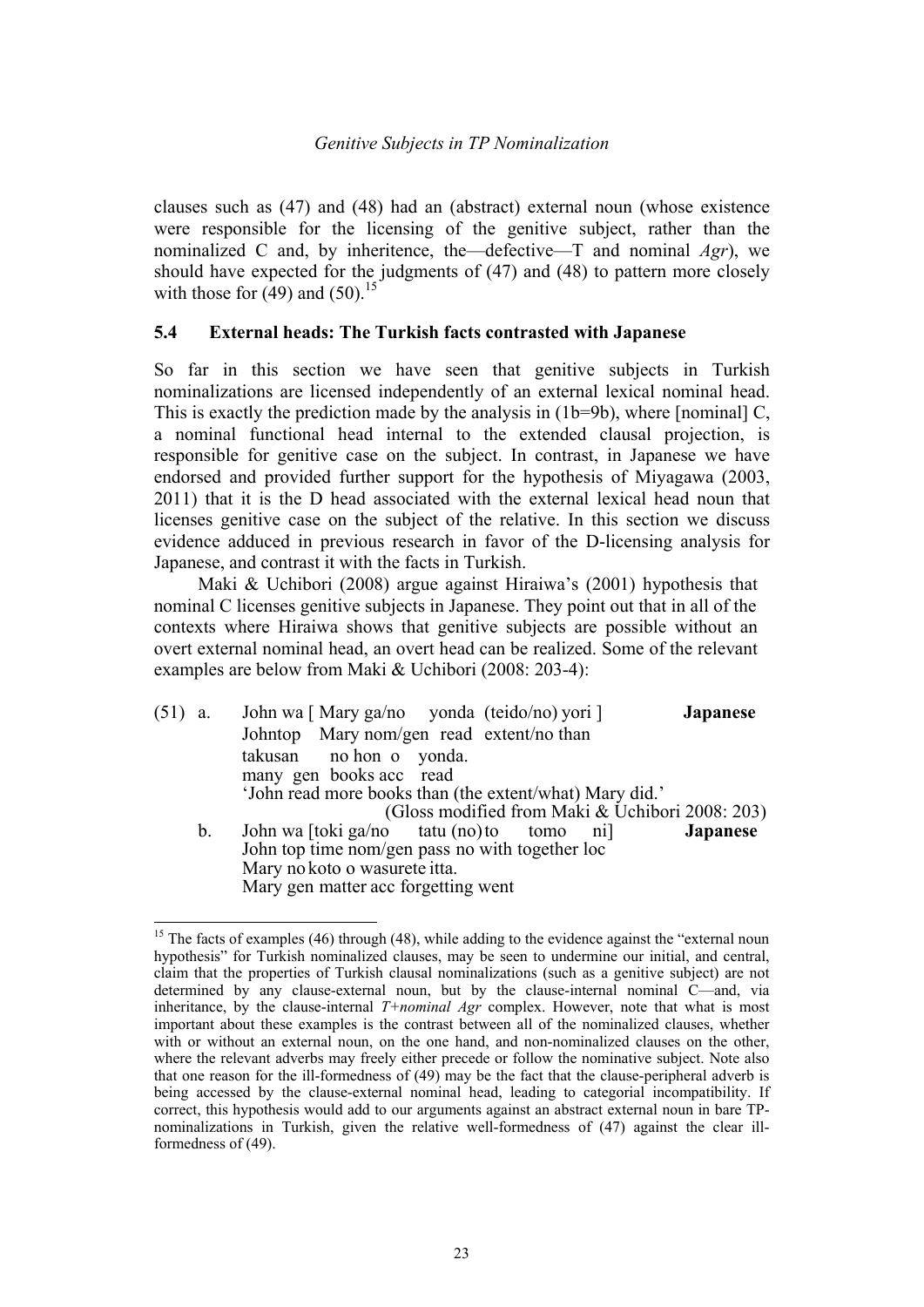#### 'John forgot about Mary as time went by.' (Gloss modified from Maki & Uchibori 2008: 203)

However in fact this argument is rather weak; in Turkish, too, nominal heads can be supplied for most of the contexts where bare TP nominalizations appear, like 'extent' in (51a), but as we have shown earlier in this section, the argument against a covert external head as licenser in Turkish is overwhelming. Furthermore, one of the overt nominal heads cited by Maki & Uchibori is *no*, which has an analysis as a complementizer (cf. section 3). Maki & Uchibori point out that *no* also occurs, under certain restrictions, in pseudoclefts, where it has been analyzed either as a pronoun or a complementizer:

(52) [[John ga/no sikarateta] no ] wa Mary ni da. **Japanese** John nom/gen scolded no top Mary by is 'How John was scolded is by Mary.' (Maki & Uchibori 2008: 204)

Maki & Uchibori suggest, following Murasugi (1991), that genitive subjects are acceptable in pseudoclefts only when *no* can be interpreted as a pronoun denoting an action or an event. According to Murasugi, (53) is degraded in acceptability:

(53) [[Mary ga/??no nigedasita] no ] wa gakkoo kara da. **Japanese** Mary nom/gen ran.away no top school from is 'Where Mary ran away is from school.' (Maki & Uchibori 2008: 204, cited from Murasugi 1991)

However, it is unclear in what respect (52) is more event-denoting than (53) The analysis presented in section 4 provides an account of the contrast between (52) and (53) while confirming the analysis of *no* in pseudoclefts with genitive subjects as a pronoun, thus supporting the external head hypothesis for Japanese. On an extraction account of pseudoclefts, the pronoun *no* is extracted from its underlying position in the presupposition. As we argued in section 4, lower adjuncts such as the agent in  $(52)$  may check their case feature with  $\nu$  prior to extraction. We suggested that higher adjuncts such as source adjuncts cannot be licensed in this way; instead apparent source adjunct relatives are formed from multiple subject constructions. The multiple subject construction with corresponding to (53) is equally unacceptable:

(54) ??Sono gakkoo ga Mary ga nigedasita. Mary nom/gen ran.away no top school from is 'It is that school that Mary ran away from.'

These facts suggest that even in the case of pseudoclefts, Maki & Uchibori's contention is correct. Pseudoclefts with genitive subjects have external heads, associated with the item extracted from the position of the gap in the presupposition.

In contrast to evidence like this for Japanese, as we have shown in this section, nominalized clauses with external nouns in Turkish have different properties than similar clauses without (overt) external nouns. Furthermore, if an external head (or D) were responsible for licensing the genitive subject in Turkish, as in Japanese, we might expect – again parallel to the Japanese facts – that the presence of such a head alone is sufficient to trigger selection of nominalized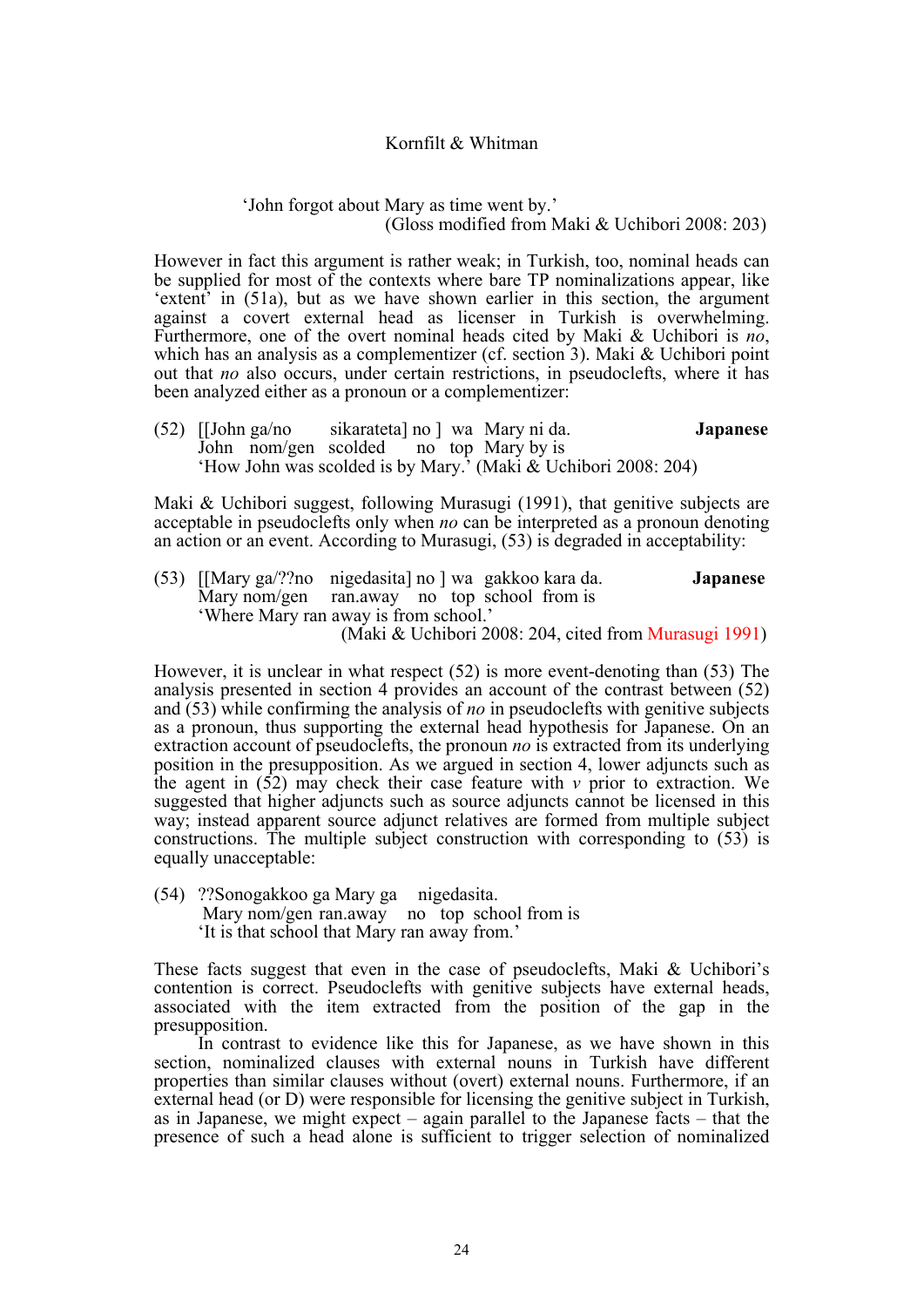morphology and license genitive subjects. But such is not the case. As shown in Kornfilt (2003), non-nominalized clausal complements of external nouns have nominative, rather than genitive subjects:

(55) [Ali/\*Ali -nin karı -sın -ı terket -ti] söylenti -si.  $\text{Ali}/\text{*}$ Ali-gen wife-3.sg.-acc leave-pst 'The rumor that Ali left his wife'

We take the ill-formedness of examples such as (55) with a genitive subject to support our approach to genitive subjects in Turkish nominalizations, i.e. to support our claim that the licenser of genitive is clause-internal, i.e. a nominal C, rather than clause-external, i.e. the external noun and a higher nominal projection headed by such a noun.

# **6. The content of defective T in TP nominalizations**

In our account of TP nominalizations in Japanese and Turkish, we have assumed, following earlier analyses, that T is defective in both languages. In this section we take a brief look at the morphological and semantic restrictions which support this contention.

Turkish nominalizations with genitive subjects contain only a subset of Tense, Aspect, and Mood features. In Turkish fully tensed, i.e. fully verbal, clauses, it is possible to distinguish a reported past, a definite past, a general present, a present progressive, and a future tense, by means of single tense/aspect morphemes (i.e. not via complex tense formations involving light verbs or auxiliaries); some of these are illustrated below:

- (56) Ali ekmeğ-i fırın -dan al -dı Ali bread -acc bakery-abl buy-pst 'Ali bought the bread from the bakery'
- (57) Ali ekmeğ-i fırın -dan al -ır Ali bread -acc bakery-abl buy-aor 'Ali buys (in general, habitually) the bread from the bakery'
- (58) Ali ekmeğ-i fırın -dan al -ıyor Ali bread -acc bakery-abl buy-presprog 'Ali buys (currently) the bread from the bakery'
- (59) Ali ekmeğ-i fırın -dan al -acak Ali bread -acc bakery-abl buy-fut 'Ali will buy the bread from the bakery'

In contrast, in embedded nominalizations, only a future versus non-future distinction can be made in nominalized indicatives (glossed as factive here), and no tense distinctions can be made at all in nominalized subjunctives (which may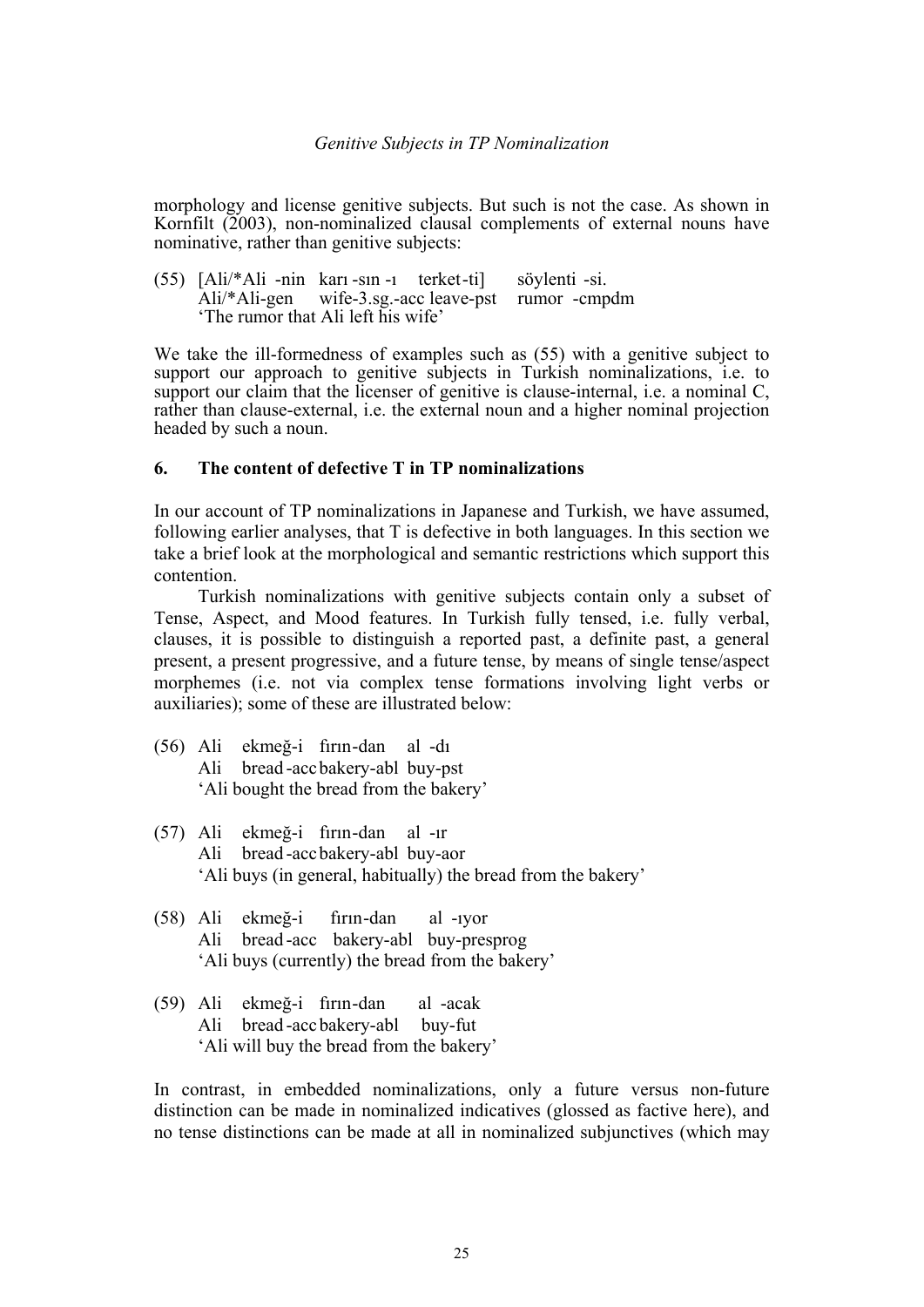actually be just inflected infinitives, and are glossed as non-factive here):

- (60) Ali-nin ekmeğ-i fırın -dan al -dığ-ın]-ı bil -iyor -um Ali-gen bread-acc bakery-abl buy-fn-3.sg-acc know-presprog-1.sg 'I know that Ali buys/bought/has bought the bread from the bakery'
- (61) Ali-nin ekmeğ-i fırın -dan al -acağ-ın]-ı Ali-gen bread-acc bakery-abl buy-nfut-3.sg-acc bil -iyor -um know-presprog-1.sg (nfut: nominalization of future) 'I know that Ali will buy the bread from the bakery'
- (62) Ali-nin ekmeğ-i fırın -dan al -ma-sın]-ı isti -yor -um Ali-gen bread-acc bakery-abl buy-nfn-3.sg-acc want-presprog-1.sg 'I want that Ali should buy the bread from the bakery' (Ambiguous between present and future.)

In order to make the kind of finer distinctions with respect to tense and aspect which are made morphologically in fully verbal clauses, complex, periphrastic constructions involving light verbs or the auxiliary must be used.

Providing a partial parallel, Miyagawa (2008) observes that Japanese relative clauses with genitive subjects do not have the tense properties of normal finite clauses in Japanese. The difference is salient in clauses with past tense; with genitive subjects, such clauses seem to have a property-like reading akin to participial modifiers, as shown in (63).

(63) [[ Taroo no tatai-ta] kabe **Japanese** Taroo gen hit-pst] wall 'the wall hit by Taroo' or 'the wall with the property of having been hit by Taroo'

Miyagawa provides as evidence for this claim the fact that examples like (64) with a punctual adverb such as  $3 z_i - ni$  at 3 o'clock' are degraded with a genitive subject.

(64) [3 zi ni Taroo ga /??no tatai-ta] kabe **Japanese** [3 o'clock Taro nom /??gen hit-pst] wall 'the wall that Taro hit at 3 o'clock' (adapted from Miyagawa 2008, example (26))

Turkish –*DIK* also expresses, in addition to defective tense, imperfective aspect. When presented with data similar to Japanese (63), Turkish speakers do not reject but disprefer temporal point-denoting adverbs: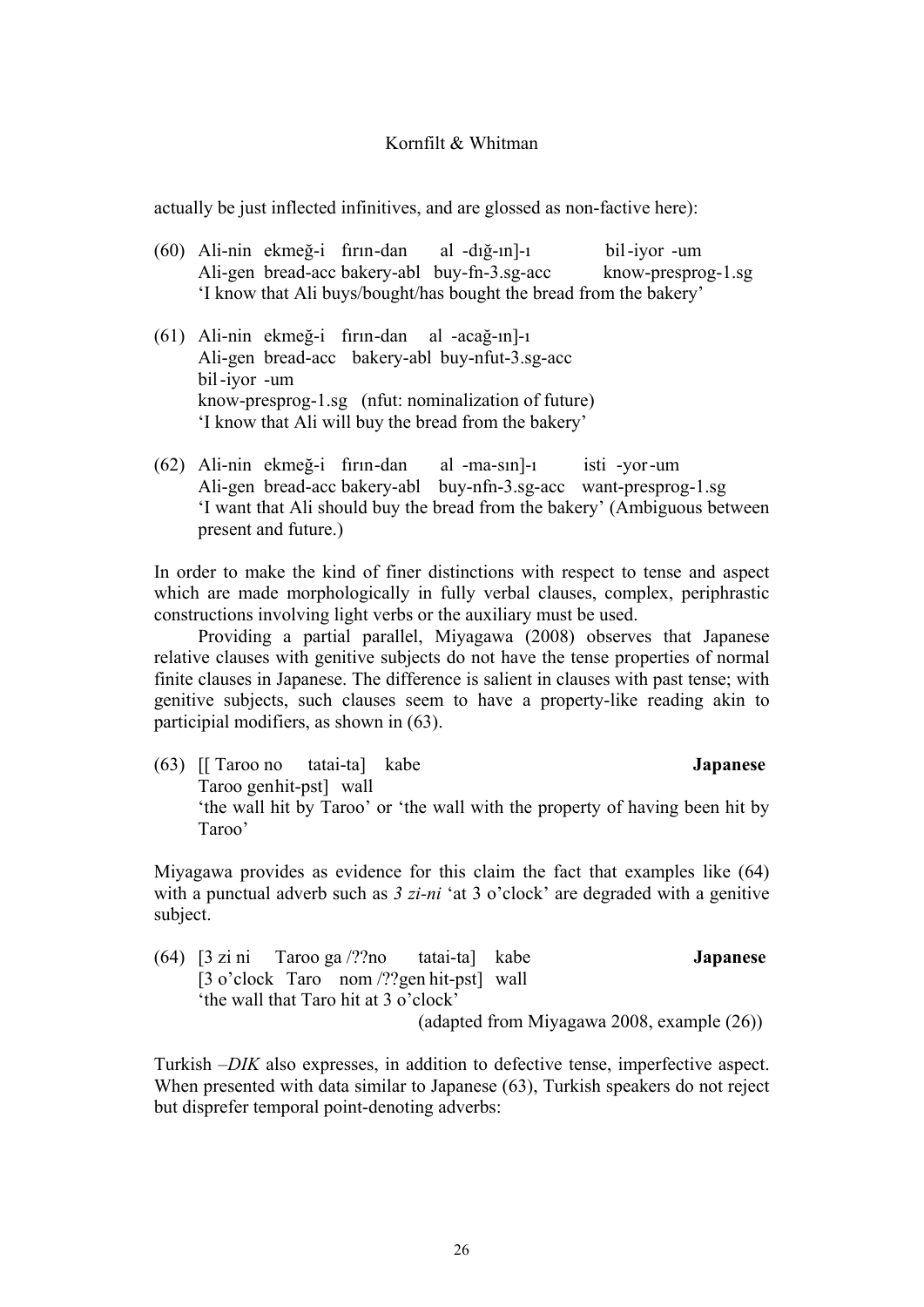(65) ?(?) [Ali-nin tam saat üç -te at -tığ -ı] gol **Turkish** Ali-gen exactly hour three-loc throw-fn -3.sg goal 'the goal which Ali shot at exactly three o'clock'

A periphrastic construction, involving a perfect(ive) participial main verb and an auxiliary in -*DIK* is needed instead:

(66) [Ali-nin tam saat üç -te at - mış ol -duğ -u] gol Ali-gen exactly hour three-loc throw-perf.part. aux -fn-3.sg goal 'the goal which Ali shot at exactly three o'clock'

No such complexity is needed when the adverb denotes an interval, and is thus compatible with the imperfective aspect of -*DIK*:

(67) [Ali -nin bütün gün boyunca oyna - dığ -ı] oyun Ali -gen entire day during play -fn -3.sg game 'The game which Ali played during the entire day'.

We see thus that T in TP nominalizations in Turkish and Japanese is defective along several dimensions. The exact syntactic consequences of this similarity await further research. While in the Turkish case T inherits a [nominal] feature from C and bears only a reduced set of tense features, it still bears (nominal) agreement features, and attracts the subject, as well as licensing genitive case on the subject. In the Japanese case T also bears a reduced set (or perhaps no) tense features, but lacks a nominal feature, and does not attract the subject.

## **7. TP nominalizations and the structure of complex NPs**

 

At several places throughout this paper we have touched on the relationship between Japanese and Turkish TP nominalizations and the structure of complex NPs. We conclude with a direct comparison of complex NPs, particularly relative clauses, not just in Japanese and Turkish, but in other Turkic languages as well, based on the work of Kornfilt (2005, 2008, 2009).

 One piece of data demonstrating that in Turkish, there are two levels of nominal functional structure, D and C/T, is the fact that RCs can be "possessed", with a possessor distinct from the subject marked genitive; each instance of genitive is licensed by its own local nominal head, D in the case of the possessor, and T inheriting its [nominal] feature from  $C$ :<sup>16</sup>

(68) Ben -**im** [Rembrandt -**ın** çiz -diğ -i] resm -im **Turkish** I -**gen** Rembrandt **-gen** draw -fn-3.sg picture-1.sg 'my picture which Rembrandt drew'

<sup>&</sup>lt;sup>16</sup> Japanese, too, allows both a genitive possessor and genitive subject, but this is to be expected, since Japanese D licences multiple genitives.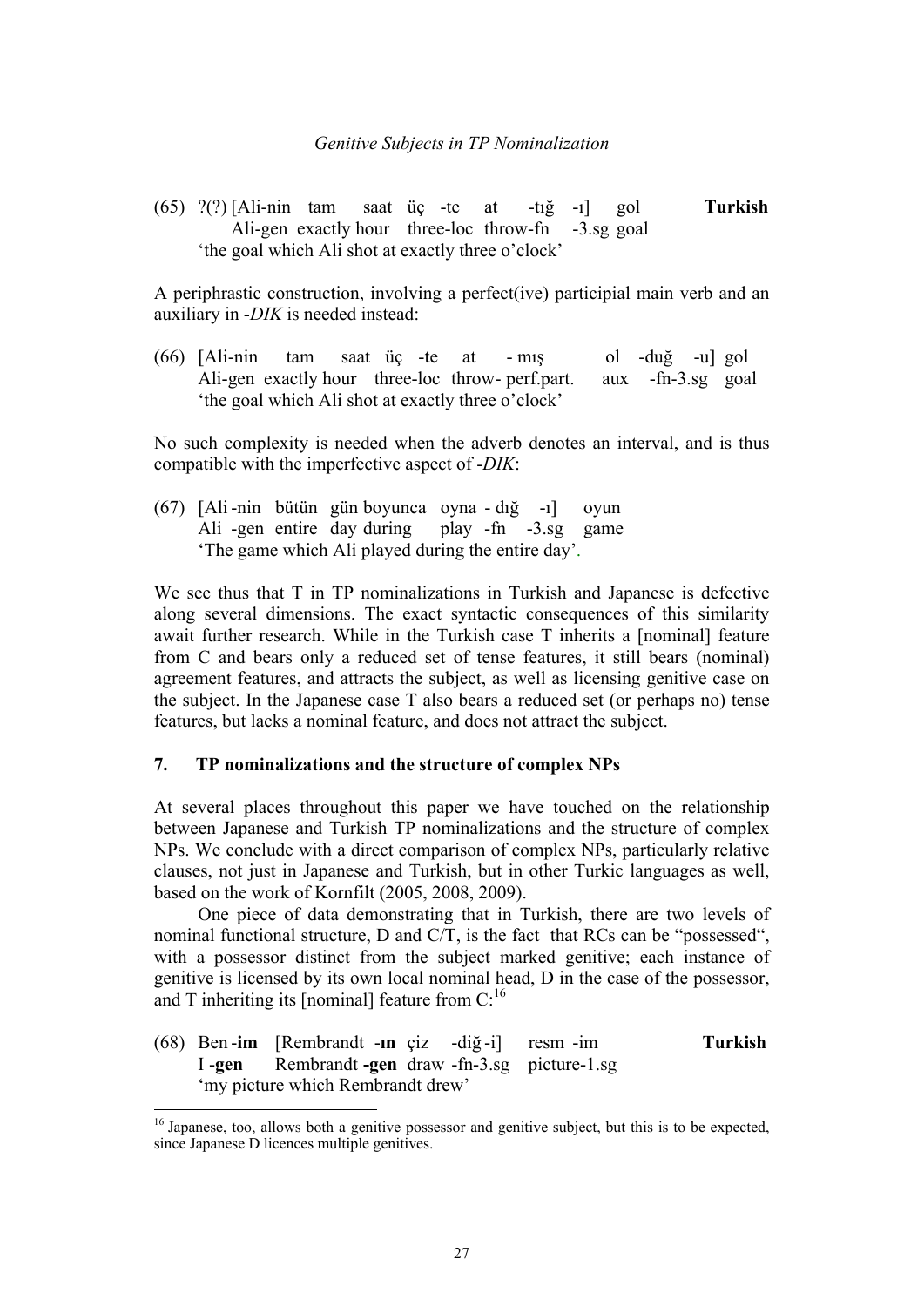In some other Turkic languages, non-subject relative clauses are similar to their counterparts in Turkish, in that the subject of the modifier clause is also in the genitive, and the clause is also nominalized. However, the agreement marker which agrees in terms of phi-features with the subject is placed not on the nominalized predicate, but on the external noun (cf. Kornfilt 2008, 2009):

(69) Ali-**nin** öl-tür-gön öküz-**ü Kirghiz** Ali**-gen** die-caus-p ox-**3.sg**  'The ox which Ali killed'

 

There are two possible analyses of this agreement pattern, both proposed by Kornfilt—one in (2005), and the other in (2008). Either one could apply, a priori, to either relative clauses or to noun-complement constructions. In her 2005 paper, Kornfilt applies a Kaynean derivation to complex NPs in Eastern Turkic languages, to account for the fact that, as in (69), the morphology expressing agreement with the genitive subject appears to the right of the external head. In this account, first nominal AGR is raised from T to C. Next, in a nouncomplement construction, the external head (e.g. 'fact') is merged with C. Finally, the complement TP is moved around C into the DP projection, stranding nominal agreement. A similar, if not identical, derivation would apply to a relative clause. After AGR has raised from T to C, the relative clause head moves to Spec,CP; the complement TP moves into the DP projection, stranding C with its nominal AGR occupant. This AGR then cliticizes to its closest phonological host, i.e. the head of the relative clause.<sup>17</sup>

Kornfilt (2008) presents an alternative derivation for the nominalized clause in gapped relatives in these Turkic languages. In this approach, the clause itself is not a (nominal) CP, and the genitive of the subject is licensed by the external noun (which agrees with the subject—a local Agree relationship made possible by the defective, i.e. reduced, non-CP nature of the clause). This analysis holds that there is, as in Japanese complex NPs, only a single nominal functional projection, D. On this analysis, as in Japanese, D checks its formal features with the subject of the relative clause. A prima facie piece of evidence for this analysis is the fact that in contrast with Turkish (68), the nominal agreement morphology cannot license a possessor distinct from the subject:

<sup>&</sup>lt;sup>17</sup> Note that Kornfilt (2005) addresses only relative clauses; here, we extend the account proposed there to noun-complement constructions. Note also that we assume that the cliticization of AGR takes place at the very end of a derivation. This explains why it cliticizes to the external noun in constructions with such an external nominal head, after the TP has moved up and leftwards, while the same type of AGR cliticizes to the (nominalized) verb in constructions without an external nominal head (such as in direct nominalized clausal complements of matrix verbs), given that in the latter type of constructions, it is the nominalized verb which is the closest phonological host for the AGR.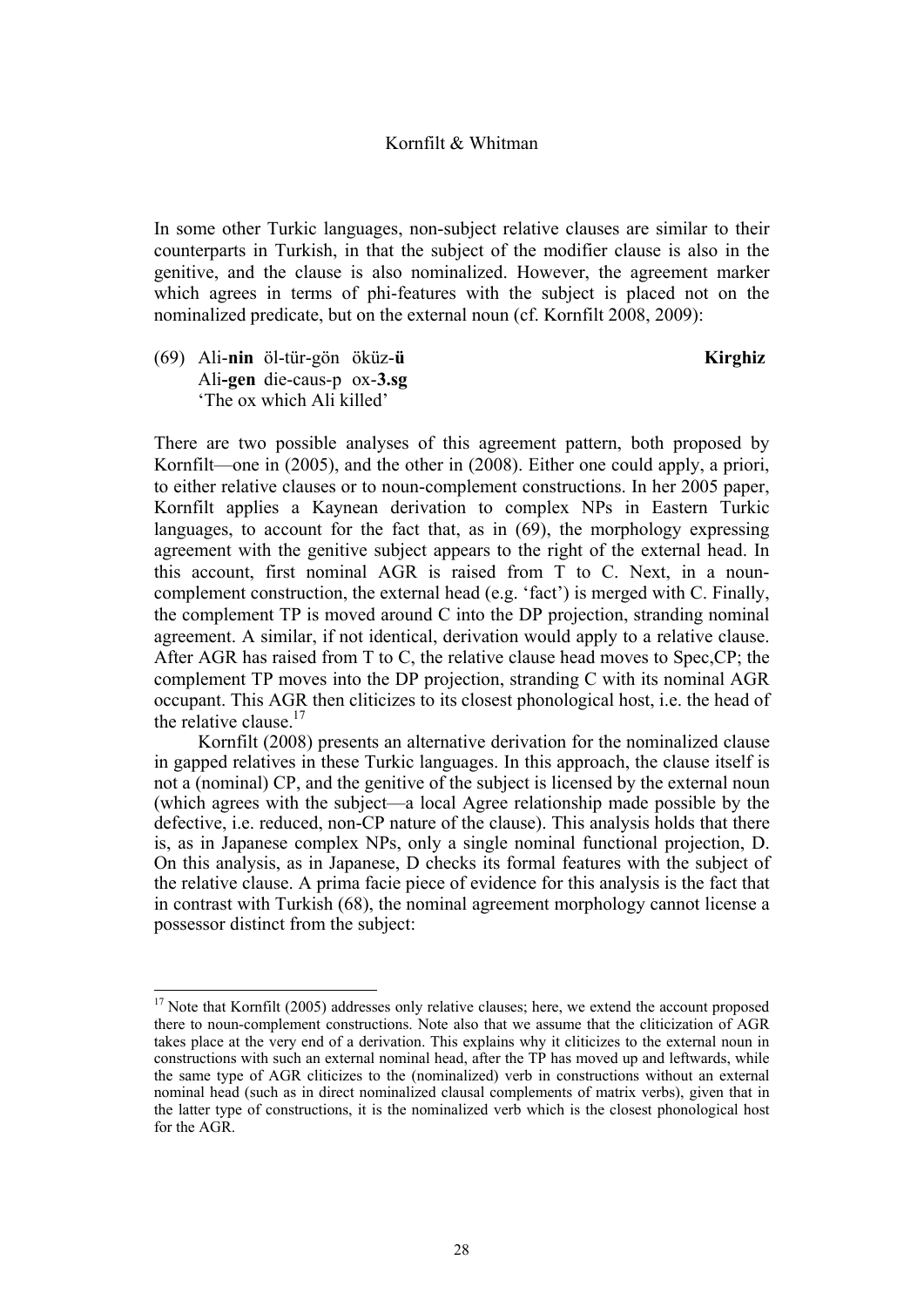#### *Genitive Subjects in TP Nominalization*

| (70) | a.             | *Ali-nin öl-tir-gen buqa-m                                                                                                                                                            | <b>Kazakh</b>  |
|------|----------------|---------------------------------------------------------------------------------------------------------------------------------------------------------------------------------------|----------------|
|      | $\mathbf{b}$ . | Ali-gen die-CAUS-NML ox-1.sg<br>Intended reading: 'my ox which Ali killed'<br>*Sen-in öl-tir-gen buga-m<br>you-gen die-caus-nml ox-1.sg<br>Intended reading: 'my ox which you killed' | <b>Kazakh</b>  |
|      |                | $(71)$ *Ali-nin öl-tür-gön öküz- <b>üm</b><br>Ali-gen die-caus-nml ox-1.sg.<br>Intended reading: 'My ox which Ali killed'                                                             | <b>Kirghiz</b> |
|      | $(72)$ a.      | *Äli-nin öl-tür-gän kala-m<br>Ali-gen die-caus-nml ox-1.sg<br>Intended reading: 'My ox which Ali killed'                                                                              | <b>Uighur</b>  |
|      | $b_{-}$        | *min-in öl-tür-gän kali-si<br>I-gen die-caus-nml ox-3.sg<br>Intended reading: 'His/her ox which I killed'                                                                             | <b>Uighur</b>  |

The facts in (70-72) might be taken to suggest that such languages have a structure similar to the Japanese genitive subject structure, with the genitive subject licensed under Agree with D.

However a further set of facts shows that the parallel between Eastern Turkic and Japanese cannot be complete. Eastern Turkic complex NPs do not obey the Transitivity Condition. (73) shows this for Kirghiz:

(73) Bül [Ali-**nin** nan sat-ïp al-gan dükön-ü]. This Ali-**gen** bread sell-ing take-nml store-**3.sg.** 'This is the store where Ali bought bread.'

 

Our consultant tells us that  $(73)$  is perfectly acceptable.<sup>18</sup> Furthermore, as pointed out by Kornfilt (2005), the posthead agreement morphology in Eastern Turkic languages differs from Turkish in being a clitic.

Summarizing these facts, complex NPs in Eastern Turkic resemble Turkish in not observing the Transitivity Constraint, but they differ in that (i) their nominal agreement is a clitic (ii) nominal agreement is placed to the right of the head noun in complex NPs (iii) double nominal agreement, with an external possessor and the genitive subject, is disallowed. We propose that these last three facts are related, and that in particular (i) accounts for the other two.

Our account is as follows. In our analysis of Turkish, we invoked the proposal of Chomsky (2008) that the formal features of T are inherited from C. Suppose that this holds for Eastern Turkic as well, except that agreement is

<sup>&</sup>lt;sup>18</sup>An anonymous JeNom reviewer tells us that the same is true for Kazakh: the Transitivity Condition does not hold in this language either. We are grateful to Akmatalieva Jakshylyk for confirmation and analysis of the Kirghiz data.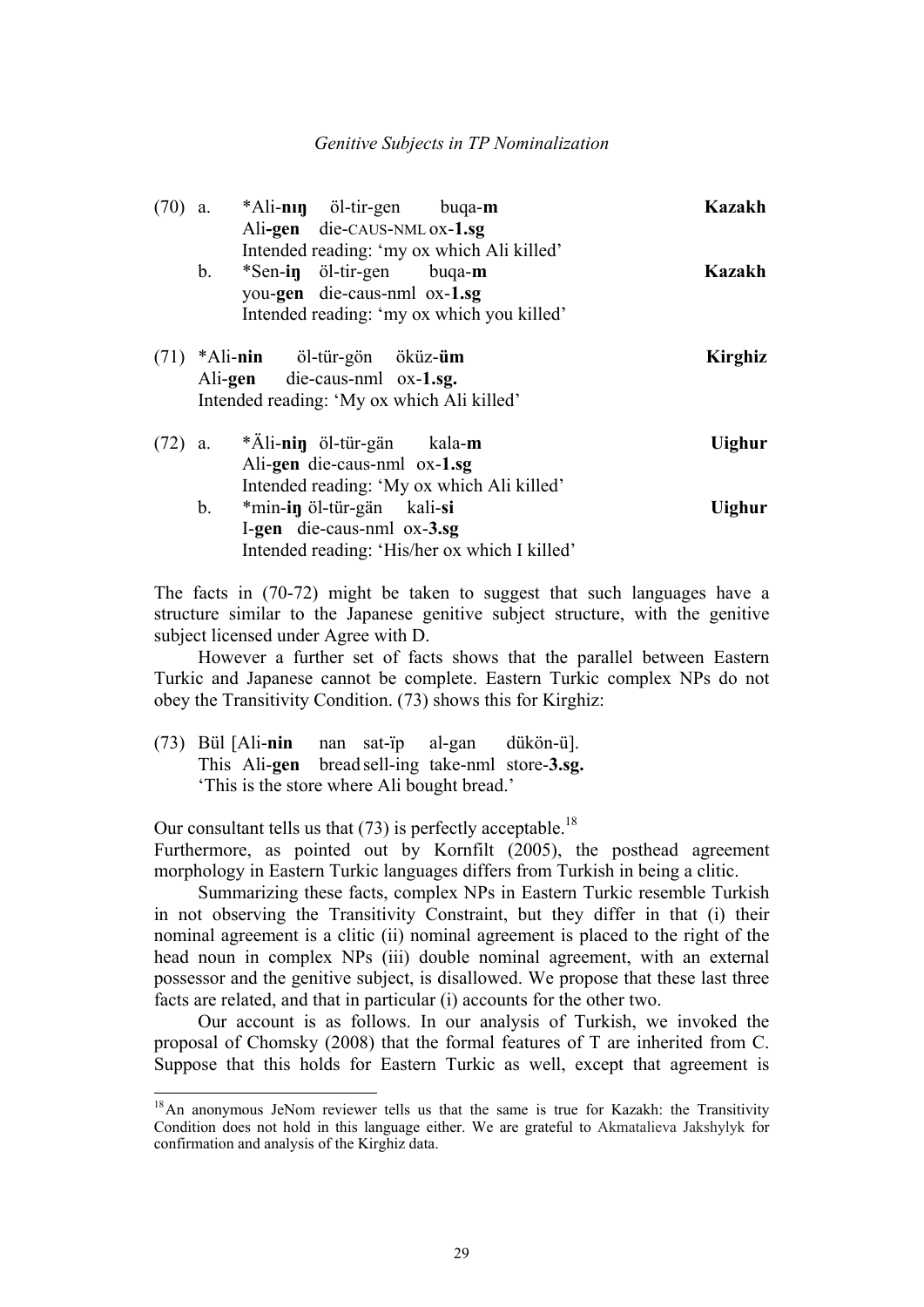realized in C as a lexical item, a clitic, and thus is unable to undergo inheritance to T (which in this case would constitute lowering of a lexical item). Nevertheless we assume that T in Eastern Turkic bears an EPP feature which attracts the subject out of *vP*, as suggested by the absence of Transitivity Condition effects. When C is merged, it checks its formal features with the genitive subject, and these are spelled out on the agreement clitic in C. Next, as in Kornfilt's (2005) analysis, the complex NP head in a relative clause is raised from TP to Spec CP (or in the case of a noun complement, directly merged with C). Finally D is merged, and TP is raised to Spec, DP stranding the agreement clitic in C, as in Kornfilt (2005). The ill-formedness of doubled ageemeent, with clitic agreement in C Agreeing with the genitive subject and agreement with an external possessor spelled out in D, is blocked by the 'Stuttering Prohibition' motivated in Kornfilt (1986)' for Turkish and extended to Eastern Turkic in Kornfilt (2009). Very briefly, this prohibition rules out (among others) immediate sequences of agreement morphemes (whereby the default third person singular agreement morpheme used as a nominal compound marker also counts as an agreement morpheme). Thus, possessed compounds in Turkish exhibit only the agreement morpheme for the possessor, but not the compound marker:

|           | $(74)$ a. yarış araba -sı          |
|-----------|------------------------------------|
|           | race car -cmpdm                    |
|           | 'race car'                         |
| $b_{\rm}$ | (ben -im) yarış araba $(*-s_1)$ -m |
|           | -gen race car (-cmpdm)-1.sg        |
|           | 'my race car'                      |

We claim that in Eastern Turkic, the following example in Uighur is ruled out by the same Stuttering Prohibition:

(75) \*Äli-**niŋ** öl -tür -gän kali -**si**-**m**  Ali-**gen** die-caus-nml ox-**3. sg-1.sg**  Intended**:** 'My ox which Äli killed' (nml: nominalization marker)

Note that in the Turkish possessed compound in (74b), the ill-formed example could be rescued by eliminating one of the suffixes violating the Stuttering Prohibition, namely the compound marker (i.e. the default third person singular agreement suffix). Note further that the agreement morpheme for the possessor cannot be omitted in favor of the compound marker:

(76) \*(ben -im) yarış araba -sı I -gen race car -cmpdm Intended: 'My race car'

The reason proposed in Kornfilt (2009) for the difference between the omission of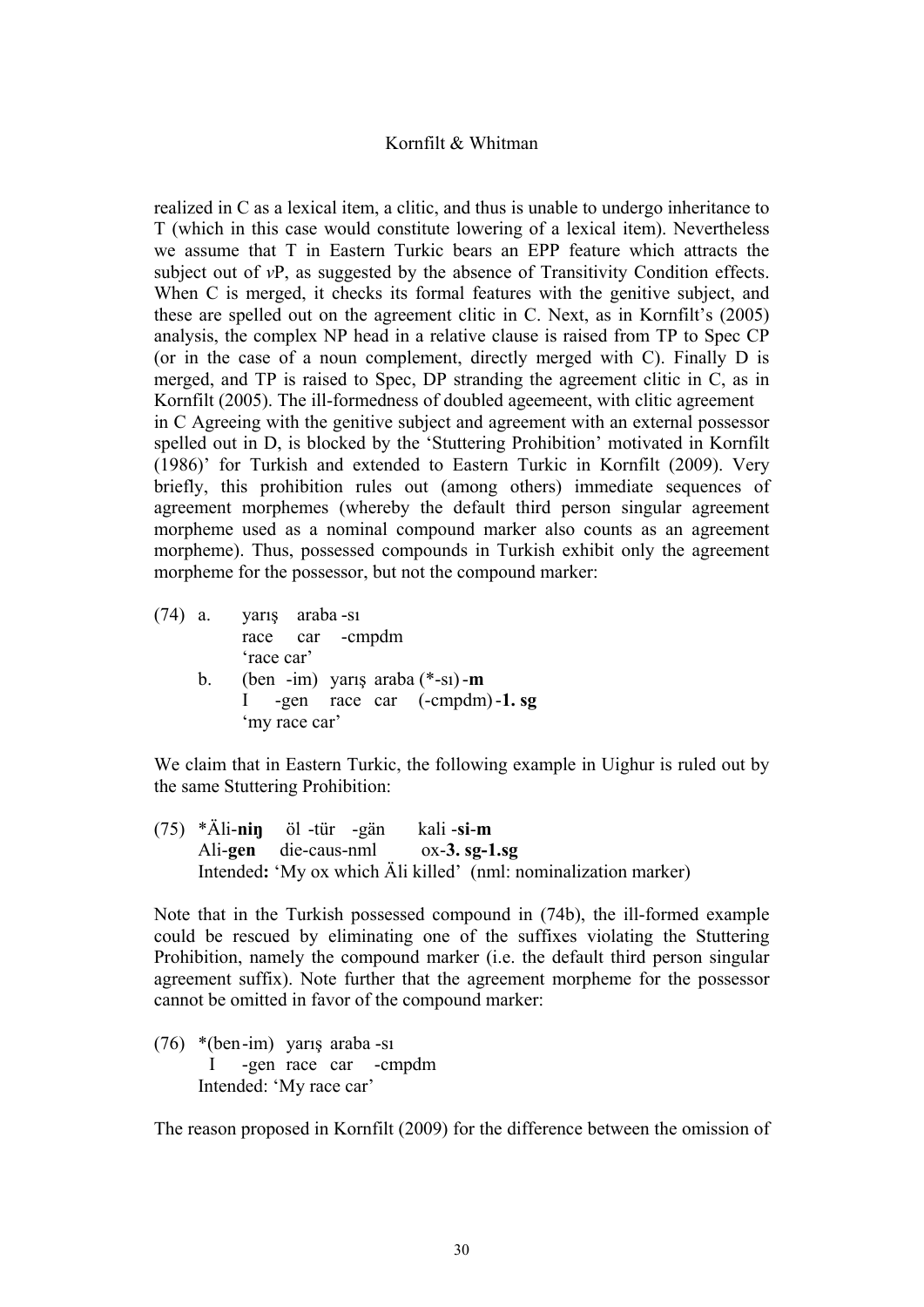the genuine agreement marker and the omission of the compound marker is based on Case: the noun *yarış* 'race' is viewed as incorporated into the head, and thus is not a DP in need of Case. Therefore, the default agreement marker (=the compound marker) is not needed as a Case licenser. However, the possessor does need its genitive case to be licensed by the agreement marker which it Agrees with. Therefore, the only way to rescue the version of (74b) which violates the Stuttering Prohibition is to elide the compound marker.

No such rescue operation is possible in (75), however. Both of the agreement markers are needed as licensers of separate instances of genitive: the third person singular agreement morpheme is needed as the licenser of the subject of the relative clause, and the first person singular agreement marker is needed as the licenser of the possessor. Thus, neither one of the logically possible rescue operations are possible to save examples such as (75) from the ill-formedness due tot he Stuttering Prohibition. The result is the one we have seen: relative clauses cannot be possessed in Eastern Turkic.

Thus Eastern Turkic, like Turkish, differs crucially from Japanese and Kirghiz in that the subject is raised from *v*P to Spec, TP. Thus as in Turkish, no intervention effect blocks licensing of genitive case on the subject.

## **8. Conclusion**

In this paper we have reviewed a number of similarities and differences between TP nominalizations – structures with a nominal functional projection directly above TP – in Japanese and Turkish, and in section 7, East Turkic languages. We have shown that the two structural subtypes of TP nominalizations, one involving the D layer associated with an external head, the other a [nominal] C/TP have a cluster of distinct properties. The pattern involving a D head as the licenser of the genitive subject appears to be associated with the Transitivity Condition, although so far only Japanese has emerged as a clear example of this pattern. The pattern involving [nominal] C/T is associated with movement of the subject out of *v*P, and thus no Transitivity Condition. T in this pattern appears to inherit the [nominal] feature of C. Agreement in this pattern may appear on either side of the external head, depending upon whether agreement morphology is realized as an independent lexical item, or as features which may be inherited by T.

## **References**

- Alexiadou, A. & E. Anagnostopoulou. 2001. "The subject-in-situ generalization and the role of Case in driving computations". Linguistic Inquiry 32. 193- 231.
- Alexiadou, A. & E. Anagnostopoulou. 2007. The subject in situ generalization revisited. In, Interfaces + Recursion = Language, eds. H.-M. Gärtner  $\&$  U. Sauerland. Berlin: Mouton de Gruyter, 31-60.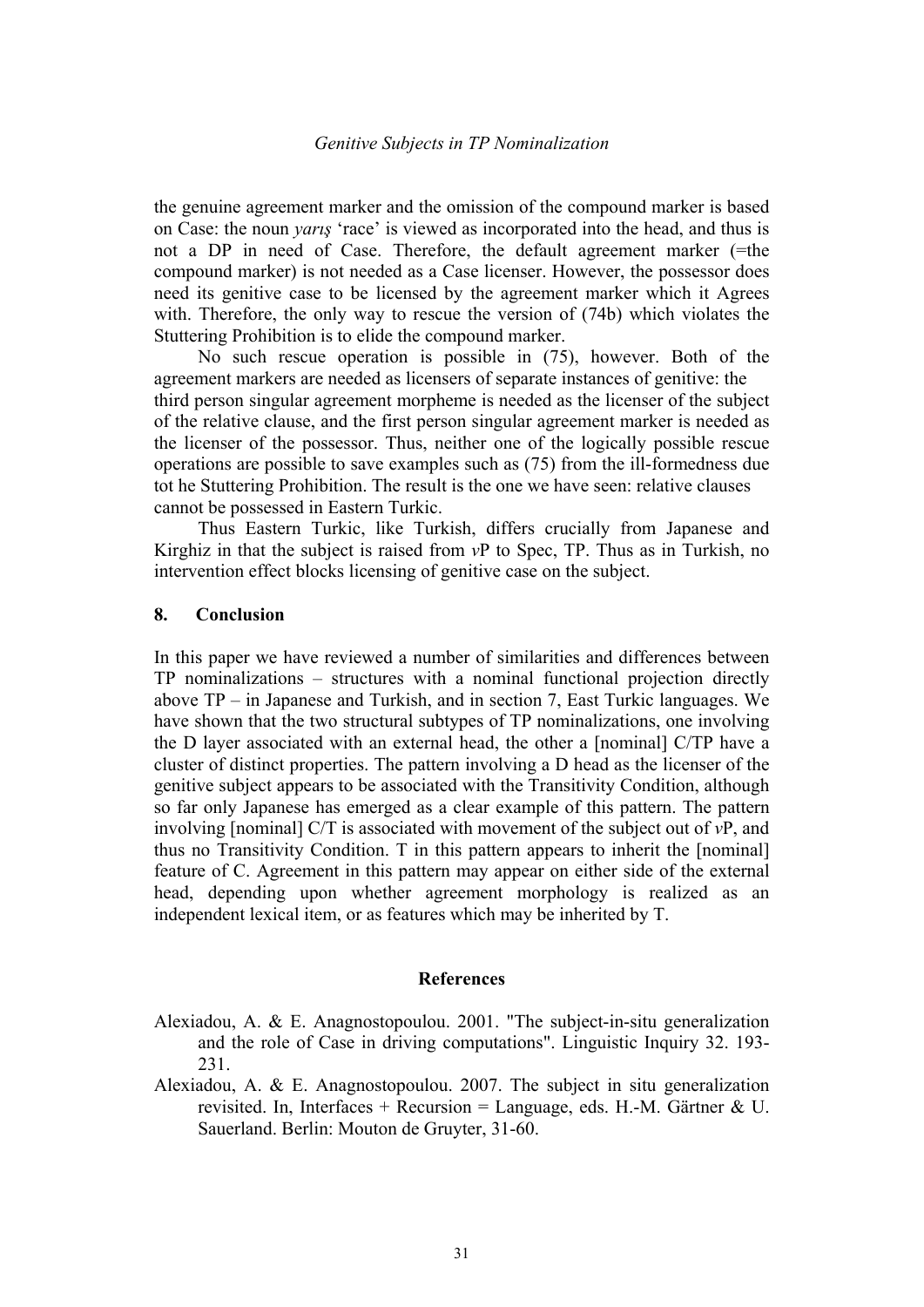- Aygen, G. 2002. "Subject case in Turkic subordinate clauses: Kazakh, Turkish and Tuvan." In Proceedings of NELS 32, ed. M. Hirotani, 563-581. Amherst, MA: GLSA.
- Baker, M. 1988. Incorporation: A theory of grammatical function changing. Chicago: University of Chicago Press.
- Borsley, R. & J. Kornfilt. 2000. Mixed extended projection. In, The Nature and Function of Syntactic Categories, ed. R. Borsley. Syntax and Semantics, 32, Academic Press, San Diego, 101-131.
- Chomsky, N. 1995. The Minimalist Program. Cambridge: MIT Press.
- Chomsky, N. 2001. Derivation by phase. In Ken Hale: A Life in Language, ed. M. Kenstowicz, 1–52. Cambridge, MA: MIT Press.
- Chomsky, N. 2008. On Phases. In Foundational Issues in Linguistic Theory. Essays in Honor of Jean-Roger Vergnaud, eds. R. Freidin, C. Peregrín Otero & M. L. Zubizarreta, 133-166. Cambridge, MA: MIT Press.
- Frellesvig, B. & J. Whitman. 2008. Prenominal complementizers and the derivation of complex NPs in Japanese and Korean. In Japanese/Korean Linguistics 18, ed. W. McClure. Stanford: CSLI.
- Hale, K. 2002. "On the Dagur object relative: some comparative notes". JEAL 11, 109-122.
- Harada, S.-I. 1971. "Ga-no conversion and idiolectal variations in Japanese". Gengo Kenkyu 60, 25-38.
- Harada, S. I. 1973. Counter Equi NP deletion. Annual bulletin of the Institute of Logopedics and Phoniatrics 7, 113–147. Research Institute of Logopedics and Phoniatrics, Tokyo University.
- Hiraiwa, K. 2001. On nominative-genitive conversion. In, MIT Working Papers in Linguistics 39: A Few from Building E39, eds. E. Guerzoni & O. Matushansky, 66-125.
- Hoshi, K. 2004. "Remarks on N-Final Relativization in Japanese". English Studies 44. Keio University, Yokohama.
- Kayne, R. 1994. The antisymmetry of syntax. Cambridge, MA: MIT Press.
- Kornfilt, J. 1986. The stuttering prohibition and morpheme deletion in Turkish. In Proceedings of the Second International Conference in Turkish Linguistics, eds. A. Aksu Koç & E. Erguvanlı-Taylan. Istanbul: Boğaziçi University Publications #400, pp. 59–83.
- Kornfilt, J., 2003. Subject case in Turkish nominalized clauses. In Syntactic Structures and Morphological Information, eds. U. Junghanns & L. Szucsich, 129-215. Mouton de Gruyter, Berlin/New York.
- Kornfilt, J. 2005. Agreement and its placement in Turkic nonsubject relative clauses. In The Oxford Handbook of Comparative Syntax, eds. G. Cinque, & R.S. Kayne. Oxford: Oxford University Press, 513-541.
- Kornfilt, J. 2006. "Agreement: The (unique and local) syntactic and morphological licenser of subject Case". In Studies on Agreement, eds. J. Costa & M. C. Figueiredo Silva, 141-171. Amsterdam/Philadelphia: John Benjamins.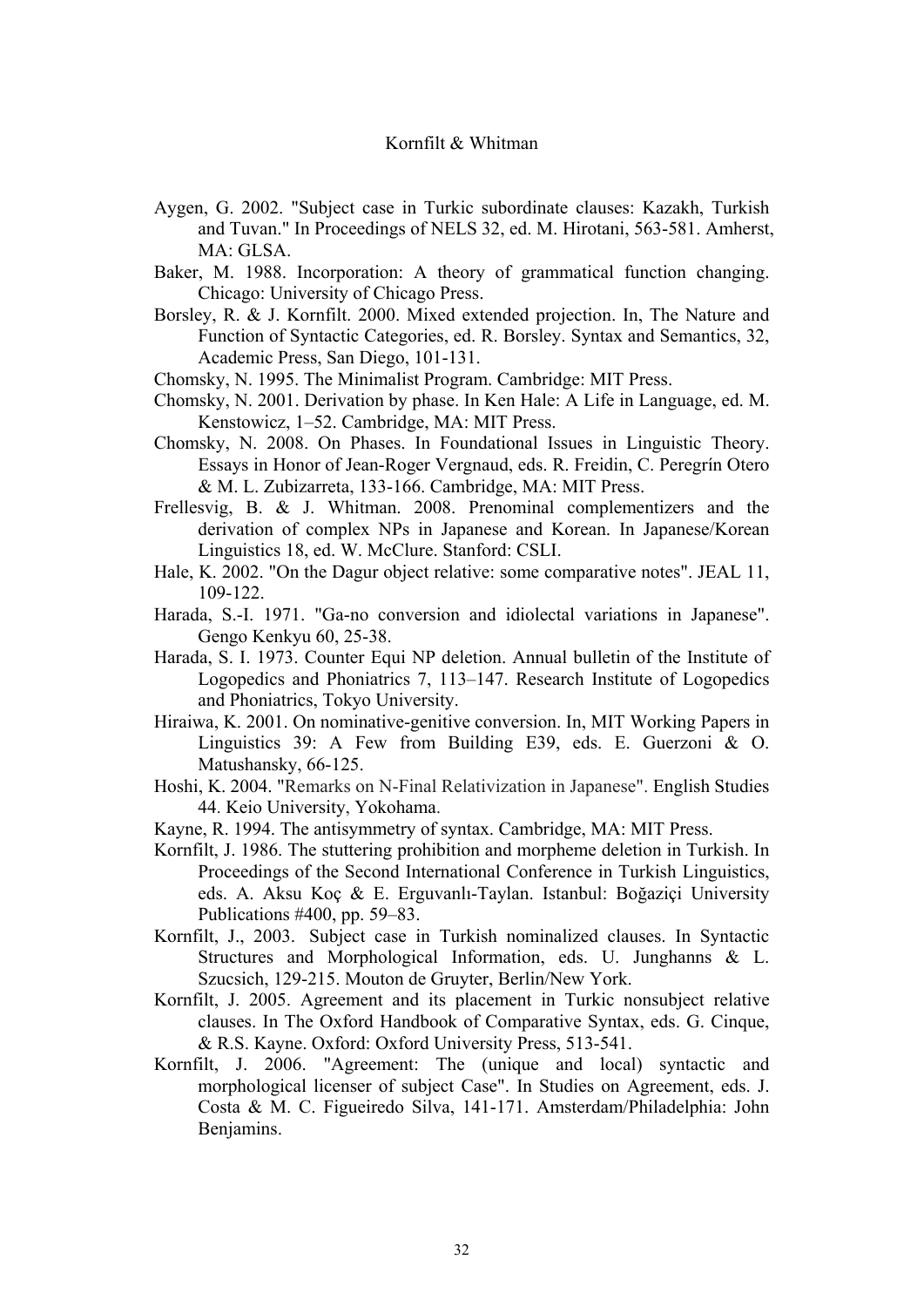- Kornfilt, J. 2008. Subject case and Agr in two types of Turkic RCs. In. Proceedings of WAFL 4, eds. S. Ulutaş & C. Boeckx, 145-168. MIT Working Papers in Linguistics 56. Cambridge, MA.
- Kornfilt, J. 2009. A Constraint on Certain Relative Clauses in Turkic. In Festschrift for Talat Tekin: Special issue of the International Journal of Central Asian Studies, 13, eds. E. Yılmaz, S. Eker & N. Demir, 373-398. Seoul: IACAS, Korea University of International Studies.
- Kornfilt, J. & J. Whitman. 2011. Afterword: Nominalizations in syntactic theory. Nominalizations in Syntactic Theory, Lingua, Special Issue, eds. J. Kornfilt & J. Whitman,1297-1313.
- Kuno, S. 1972. The structure of the Japanese language. Cambridge: MIT Press.
- Lees, R. B. 1965. "Turkish nominalizations and a problem of ellipsis". Foundations of Language 1:2, 112-121.
- Maki, H. & A. Uchibori. 2008. Ga/no conversion. In Handbook of Japanese Linguistics, eds. S. Miyagawa & M. Saito, 192-216. Oxford University Press, Oxford.
- Marantz, A. 1991. Case and licensing. ESCOL, '91, 234-253.
- Miyagawa, S. 1993. Case-checking and minimal link condition. In, MIT Working Papers in Linguistics 19: Papers on Case and Agreement II ed. C. Phillips, 213-254. Cambridge, MA.
- Miyagawa, S. 2003. "A-Movement Scrambling and Options without Optionality". In Word Order and Scrambling, ed. S. Karimi, 177-200. Malden: Blackwell.
- Miyagawa, S. 2008. Genitive subjects in Altaic. In Proceedings of WAFL 4, eds. S. Ulutaş & C. Boeckx, 181-198. MIT Working Papers in Linguistics 56. Cambridge, MA.
- Miyagawa, S. 2011. Genitive subjects in Altaic and specification of phase. Nominalizations in Syntactic Theory, Lingua, Special Issue, eds. J. Kornfilt & J. Whitman, 1265-1282.
- Nakai, S. 1980. "A reconsideration of ga-no conversion in Japanese". Papers in Linguistics 13, 279-320.
- Pesetsky, D. & E. Torrego. 2001. T-to-C Movement: Causes and Consequences. In Ken Hale: A Life in Language, ed. M. Kenstowicz, 355-426. Cambridge, MA: MIT Press.
- Poser, W. J. 1981. The "double-o constraint": Evidence for a direct object relation in Japanese. Ms., MIT.
- Pylkkänen, L. 2008. Introducing Arguments. MIT Press, Cambridge, MA.
- Richards, N. 2001. Movement in Language: Interactions and Architectures. Oxford: Oxford University Press.
- Saito, M. 1983. "Case and Government in Japanese". In Proceedings of WCCFL 2, 247-259.
- Saito, M. 1985. Some Asymmetries in Japanese and Their Theoretical Implications. Ph.D. dissertation, MIT.
- Soga, M. & T. Fujimura. 1978. "A note on noun modification in Japanese". Journal of the Association of Teachers of Japanese 13.1: 41–51.